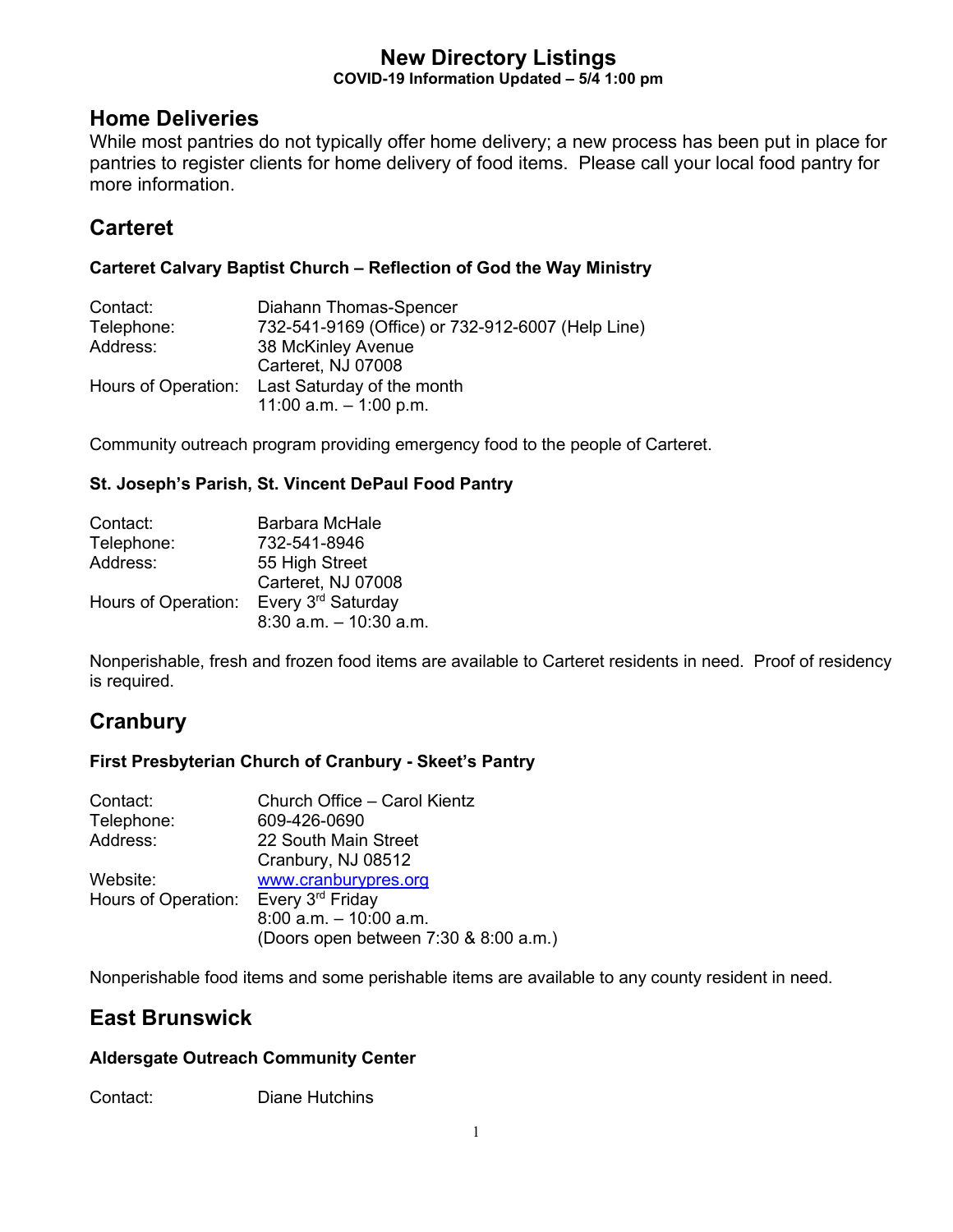| Telephone: | 732-254-7361 Option 2 (Message Center)       |
|------------|----------------------------------------------|
| Address:   | 562 Ryders Lane                              |
|            | East Brunswick, NJ 08816                     |
|            | Hours of Operation: Sunday, Tuesday & Friday |
|            | 1:00 p.m. $-3:00$ p.m.                       |

Food pantry and thrift shop. Must be a resident of Middlesex County for food assistance. Governmentissued photo ID (passport, driver's permit or license, city or stat non-driver ID must be presented. Referral is through church or social service organization is recommended.

### **St. Mary & St. Stephen Coptic Church -- currently making home deliveries on Wednesdays**

| Contact:   | Nermeen Gobran, Fr. Stefanos Habib                    |
|------------|-------------------------------------------------------|
| Telephone: | 917-436-8603, 732-857-0188                            |
| Address:   | 12 Gates Aveue                                        |
|            | East Brunswick, NJ 08816                              |
|            | Hours of Operation: Saturday $6:00$ p.m. $-7:00$ p.m. |

Food assistance is available to those in need twice a month. Clothing and financial assistance are also available on a limited basis.

## **Edison**

### **Community Presbyterian Church – Temporarily CLOSED**

| Contact:            | <b>Church Secretary</b>   |  |
|---------------------|---------------------------|--|
| Telephone:          | 732-287-1666              |  |
| Address:            | 75 Glenville Road         |  |
|                     | Edison, NJ 08817          |  |
| Hours of Operation: | Tuesday & Thursday        |  |
|                     | $9:00$ a.m. $-11:00$ a.m. |  |

A three-day supply of food is available once a month for Edison Township residents, proof of residence is required (driver's license, utility bill, etc.).

### **Edison Housing Authority**

# *We have taken precautionary measures and have suspended all programming, including the food program. However, we are working with the township to come up with a distribution day of food and products in April and will keep you posted on those details.*

| Contact:            | Raquel Landero                    |
|---------------------|-----------------------------------|
| Telephone:          | 908-561-2525                      |
| Address:            | 14 Reverend Samuel Carpenter Blvd |
|                     | Edison, NJ 08820                  |
| Hours of Operation: | Every third Wednesday             |
|                     | 12:00 p.m. $-3:30$ p.m.           |

Food pantry is available to Edison residents 18 years or older. Must show proof of residency and proof of low to moderate income.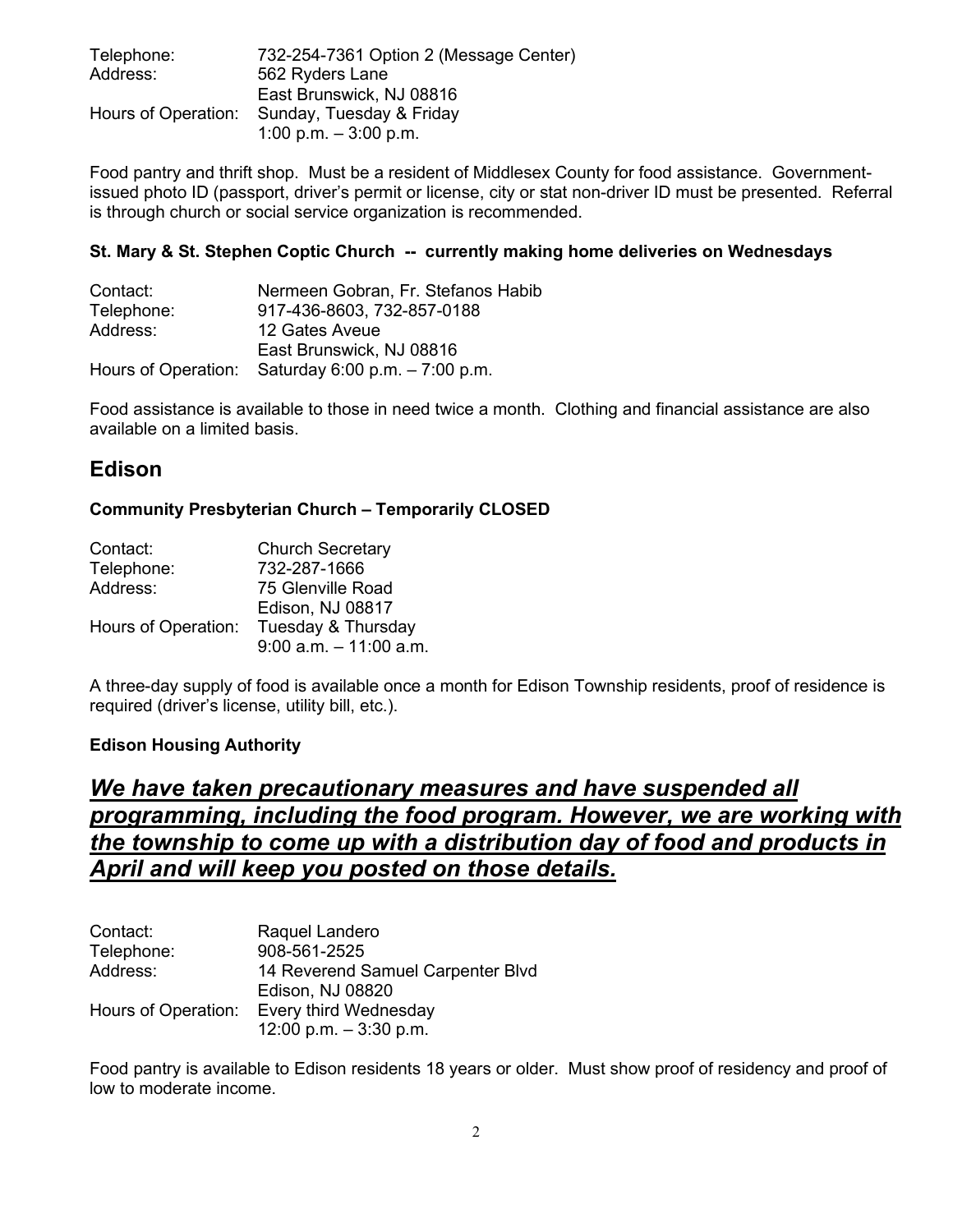### **Guardian Angels Church, Society of St. Vincent De Paul**

| Contact:            | <b>Food Pantry</b>                         |
|---------------------|--------------------------------------------|
| Telephone:          | 732-572-0977                               |
| Address:            | 37 Market Street                           |
|                     | Edison, NJ 08817                           |
| Hours of Operation: | Every other Wednesday (calendar available) |
|                     | $9:30$ a.m. $-11:30$ a.m.                  |

Food Pantry services are available during the designated hours.

### **Hands of Hope at St. James Episcopal Church**

| Contact:            | Jackie Goedesky                                         |
|---------------------|---------------------------------------------------------|
| Telephone:          | 732-236-3330                                            |
| Address:            | 2136 Woodbridge Avenue, PO Box 1057                     |
|                     | Edison, NJ 08818                                        |
| Website:            | http://handsofhopenj.net                                |
| Hours of Operation: | 1 <sup>st</sup> & 3 <sup>rd</sup> Saturday of the month |
|                     | 11:00 a.m. $-$ 1:30 p.m.                                |

Soup Kitchen and food pantry available to any Middlesex County resident in need. An intake application must be completed and proof of residency is required.

### **New Beginnings Church of the Nazarene**

| Contact:            | Joan Naraine                           |
|---------------------|----------------------------------------|
| Telephone:          | 732-985-7097                           |
| Address:            | 80 Jefferson Blvd.                     |
|                     | <b>Edison, NJ 08817</b>                |
| Hours of Operation: | 4 <sup>th</sup> Saturday of each month |
|                     | 1:00 p.m. $-3:00$ p.m.                 |

Nonperishable food is available for any Middlesex County resident over the age of 18 who is in need. ID is required.

### **St. Paul's Evangelical Lutheran Church**

| Contact:            | Church Office - Kathy |                   |
|---------------------|-----------------------|-------------------|
| Telephone:          | 732-287-0888          |                   |
| Address:            | 445 Old Post Road     |                   |
|                     | Edison, NJ 08817      |                   |
| Hours of Operation: | Every Wednesday from  | 10 a.m. - 12 noon |
|                     | Every Thursday from   | 10 a.m. - 12 noon |

Produce and non-perishable items are available to those in need. Nonperishable canned foods are available on an emergency basis.

## **Helmetta**

## **New Life Food Pantry**  *Drive up food pick up open to anyone in need. Tuesday, Wednesday and Thursday from 11 AM - 1 PM by appointment only.*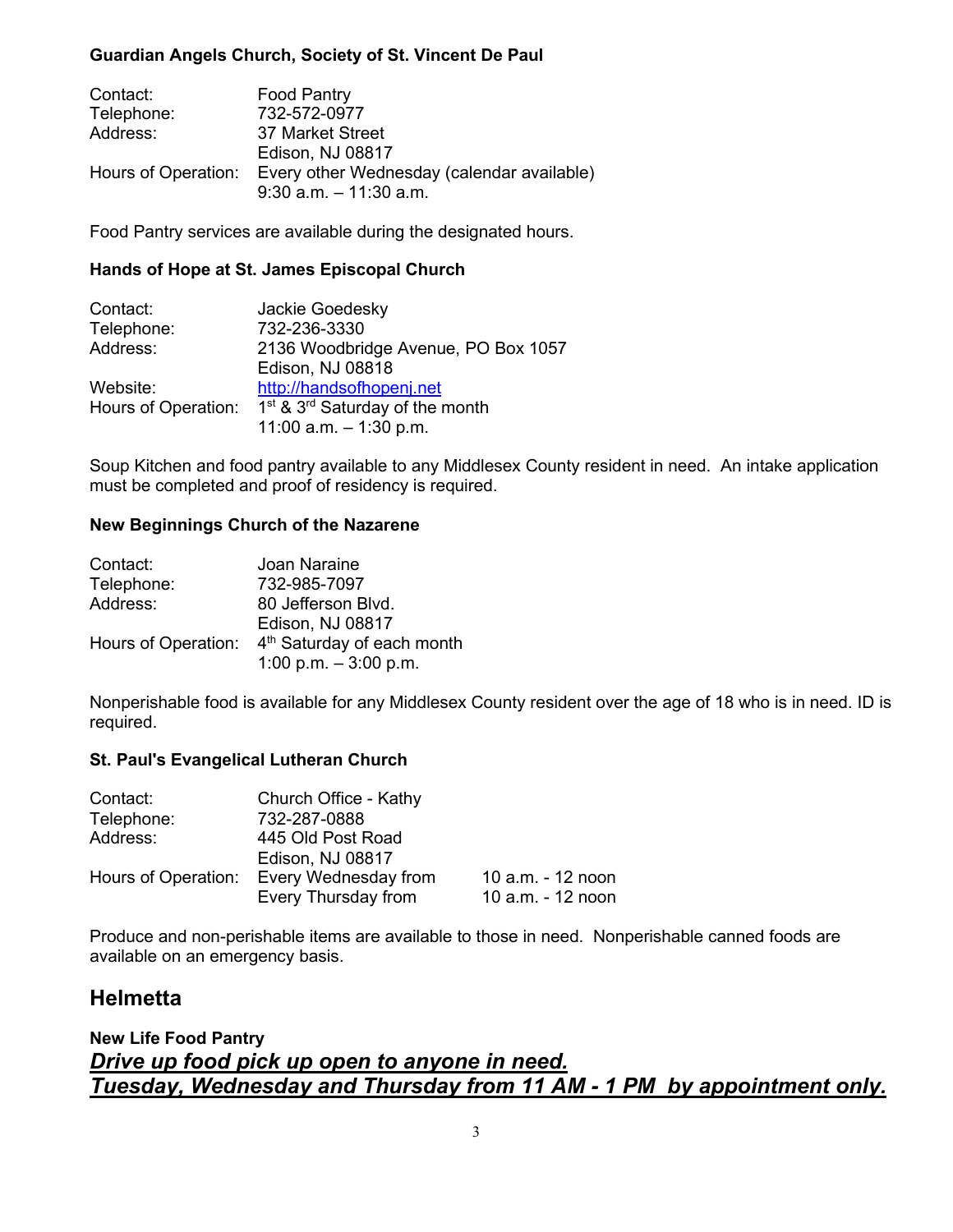# *You must call to reserve your pick up time. 732.521.0169*

| Kristen Tabert                                         |
|--------------------------------------------------------|
| 732-521-0169                                           |
| St. George Church                                      |
| 56 Main Street                                         |
| Helmetta, NJ 08828                                     |
| www.NewLifeFoodPantry.org                              |
| Hours of Operation: Tuesday $10:00$ a.m. $-12:00$ p.m. |
| Thursdays Bonus Distribution 2:00 p.m. $-3:00$ p.m.    |
|                                                        |

# **Highland Park**

### **Highland Park Community Food Pantry**

| Contact:   | Nicole Huff or Janice Ballou                                           |
|------------|------------------------------------------------------------------------|
| Telephone: | 732-819-0052 (Nicole) or 908-410-7618 (Janice)                         |
| Address:   | <b>Highland Park Community Center</b>                                  |
|            | 220 South 6th Avenue                                                   |
|            | Highland Park, NJ 08904                                                |
|            | Hours of Operation: $2^{nd}$ & 4 <sup>th</sup> Thursdays of the month  |
|            | 9:00 a.m. - 10:45 a.m. (or later if distribution takes longer)         |
|            | 6:00 p.m. $-7:00$ p.m. (or later if distribution takes longer)         |
|            | The Saturdays following the $2^{nd}$ & $4^{th}$ Thursdays of the month |
|            | 9:30 a.m. - 10:30 a.m.                                                 |

The Highland Park Community Food Pantry is open. Anyone in need of food is welcome to visit the pantry located outside the Borough Community Center, 220 South Sixth Avenue, Highland Park, NJ, during the above-mentioned distribution times.

Please wear a mask or scarf when you arrive at the distribution.

**For the duration of the crisis, the Pantry has waived the written registration process. If you have a true emergency food need, call Nicole at the Community Center, 732-819-0052 x3115, and leave a message including your phone number**.

## **Highland Park Gives a Hoot**

| Contact:   | Monica Jackson / Michael Buchman                          |
|------------|-----------------------------------------------------------|
| Telephone: | 732-819-3786 Monica / 732-245-9433 Michael                |
| Address:   | <b>Teen Center</b>                                        |
|            | 600 Benner Street                                         |
|            | Highland Park, NJ 08904                                   |
|            | Hours of Operation: Monday $-$ Friday 3:00 pm $-$ 6:00 pm |

Nonperishable groceries provided to teens and walk-ins through the teen center

## **Jamesburg**

### **Calvary Chapel Crossfields**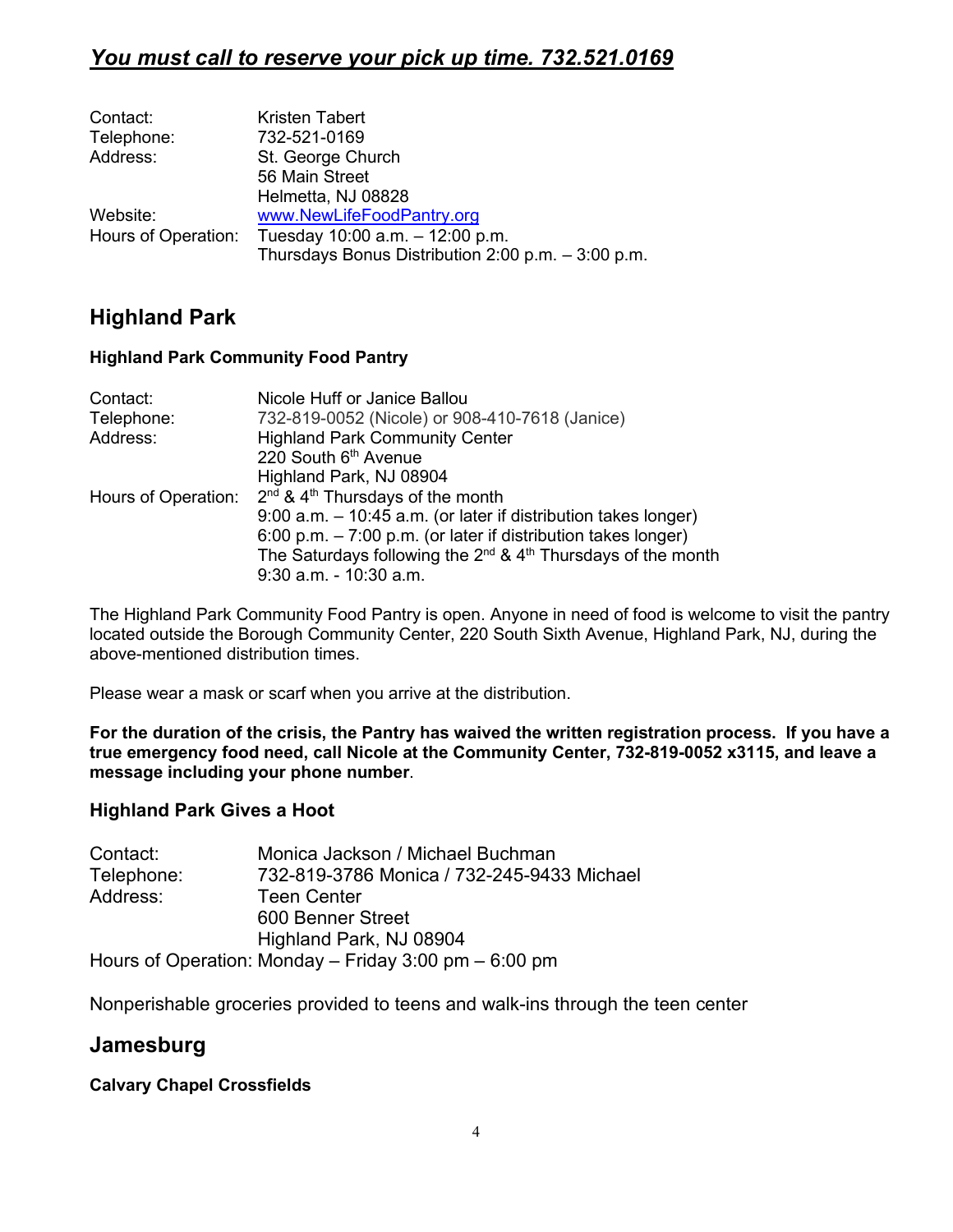| Contact:   | Fran Napoli                                       |
|------------|---------------------------------------------------|
| Telephone: | 732-521-0382 (Office) or 609-664-2973 (Fran)      |
| Address:   | 15 Half Acre Rd.                                  |
|            | Jamesburg, NJ 08831                               |
| Website:   | www.cccrossfields.org                             |
|            | Hours of Operation: Friday 6:00 p.m. $-8:00$ p.m. |

Provides food and clothing. Requires client intake form requesting name, address, and financial situation.

### **Presbyterian Church of Jamesburg – Deacon's Food Cupboard**

| Contact:   | <b>Church Office</b>                                                                                                |
|------------|---------------------------------------------------------------------------------------------------------------------|
| Telephone: | 732-521-1711                                                                                                        |
| Address:   | 175 Gatzmer Avenue                                                                                                  |
|            | Jamesburg, NJ 08831                                                                                                 |
|            | Hours of Operation: 3 <sup>rd</sup> Saturday of the month by appointment only                                       |
|            | As long as supplies are available they will be open every Saturday for a drive<br>thru beginning at 9 am for anyone |

Please call the church office for specific information however, proof of residency in Jamesburg, Helmetta or Monroe is required and an application must be completed. **Paperwork waived at this time**

## **Metuchen**

### **First Presbyterian Church of Metuchen**

# *We will be open Wednesday and Thursday this week from 9am - 11am for DRIVE UP FOOD PANTRY. That means that our clients do not need an appointment. They can just drive up and we will provide them with two prepacked bags per family delivered out to their cars. No signing in. We will allow them to come once a week going forward until this is all over.*

| Contact:            | Sarah Teti, Food Pantry Coordinator                 |
|---------------------|-----------------------------------------------------|
| Telephone:          | 732-491-2300 (Office) or 732-491-2325 (Food Pantry) |
| Address:            | 270 Woodbridge Avenue                               |
|                     | Metuchen, NJ 08840                                  |
| Hours of Operation: | Wednesday & Thursday                                |
|                     | $9:15$ a.m. $-12:00$ p.m.                           |

Emergency food distribution is available to residents of Edison and Metuchen; proof of residency must be provided. All requests must come in by phone by 3PM on Tuesday so that clients can make an appointment to "shop" Wednesday or Thursday OR volunteers can package the food for pick up on Thursday. Emergency requests are also arranged. Limited to once a month. Suggested donations include: Parmalat milk, peanut butter and jelly, maple syrup and pancake mix (mix with water), dry cereal, canned meats, juices, and vegetables, soups, spaghetti sauce and pasta. We do not accept perishable items.

#### **St. Francis Cathedral Social Concerns**

| Telephone: | 732-548-0100 ext. 225 for Social Concerns |
|------------|-------------------------------------------|
| Address:   | 45 Library Place                          |
|            | Metuchen, NJ 08840                        |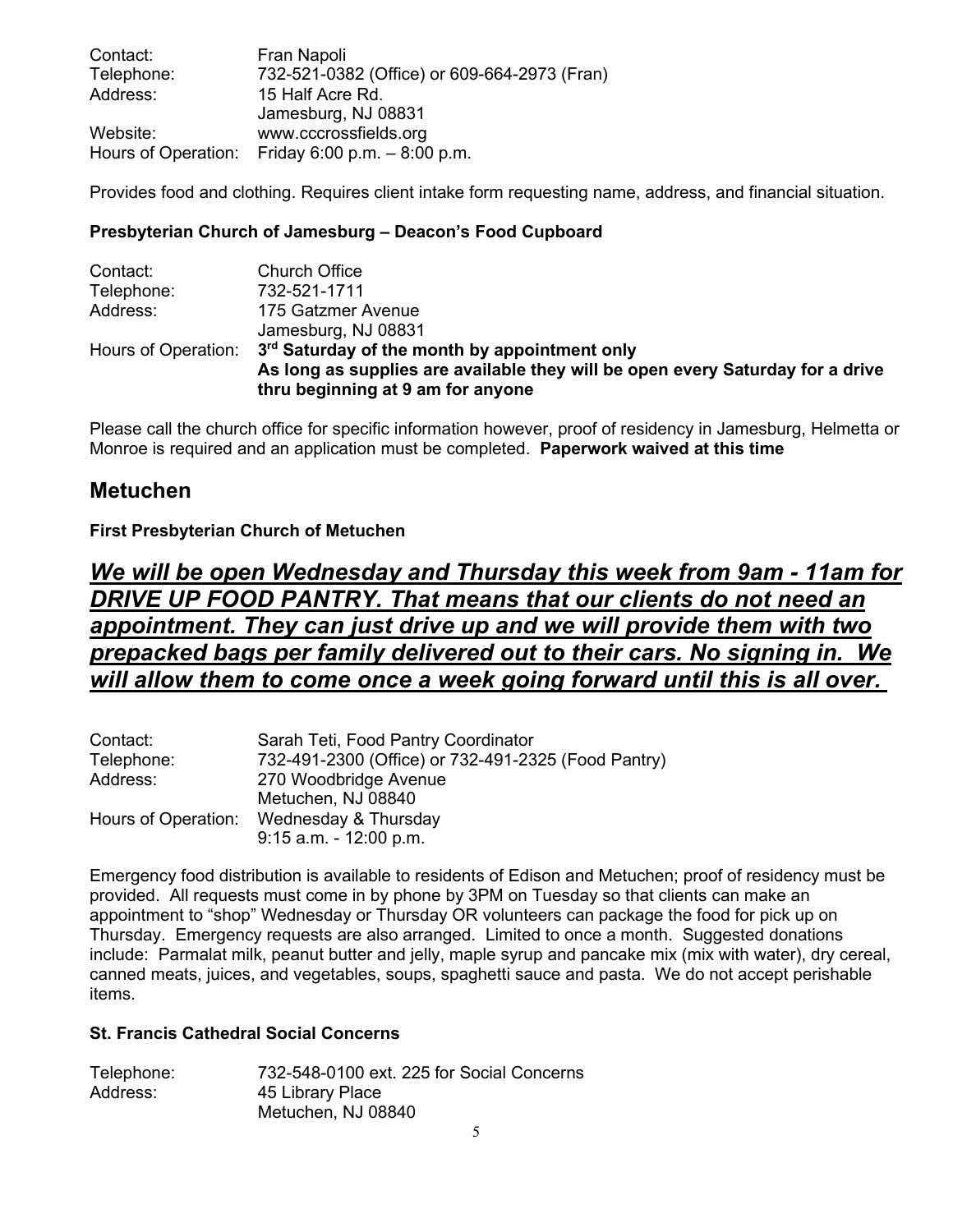Hours of Operation: Monday - Thursday 9:30 a.m. - 11:30 a.m.

Emergency food distribution is available.

## **Middlesex**

#### **First Bilingual SDA Church Food Pantry**

| Contact:   | <b>Stacy Barnes</b> |
|------------|---------------------|
| Telephone: | 732-629-8065        |
| Address:   | 111 Howard Ave      |
|            | Middlesex, NJ 08846 |

Hours of Operation: **Wednesday, May 6th only, (10am to 7pm) by Appointment Only** Friday, May 8th, (10am to 2pm) by Appointment Only 2nd and 4th Sundays, (12pm to 2pm) by Appointment Only

**Food assistance is available based on availability to Middlesex County residents and those in need by Appointment Only/Curbside pickup. Requests may be submitted by phone or text message to 732-629-8065 or online at <https://www.firstbilingual.org/food-pantry>**

## **Milltown**

### **Jewish Family Services of Middlesex County, Milltown**

| Contact:            | Intake                                                |
|---------------------|-------------------------------------------------------|
| Telephone:          | 732-777-1940                                          |
| Website:            | www.jfsmiddlesex.org                                  |
| Address:            | 32 Ford Avenue, 2 <sup>nd</sup> Floor                 |
|                     | Milltown, NJ 08850 (United Way Bldg., street parking) |
| Hours of Operation: | By appointment                                        |

Family, couple, and individual counseling, senior adult services, vocational & career services, emergency food (non-perishable), Kosher Meals on Wheels delivery, referrals for essential needs, Immigration services and citizenship classes, and the Women's Center for Displaced Homemakers are among the services available. To get food, must be a Middlesex County resident, 18 or older, must show proof of name, address and income. Requests are limited to once a month or as needed for emergency circumstances. Nonperishable kosher food is provided to those in need. Monetary donations and kosher non-perishable food donations are accepted from the community and organizations. All residents in need are served regardless of ethnicity, religion, gender, etc.

## **Monroe**

#### **Jewish Family Services of Middlesex County, Monroe**

| Contact:            | Intake                                                       |
|---------------------|--------------------------------------------------------------|
| Telephone:          | 609-395-7979                                                 |
| Website:            | www.jfsmiddlesex.org                                         |
| Address:            | 1600 Perrineville Road, Suite 52 (Concordia Shopping Center) |
|                     | Monroe Twp., NJ 08831                                        |
| Hours of Operation: | By appointment                                               |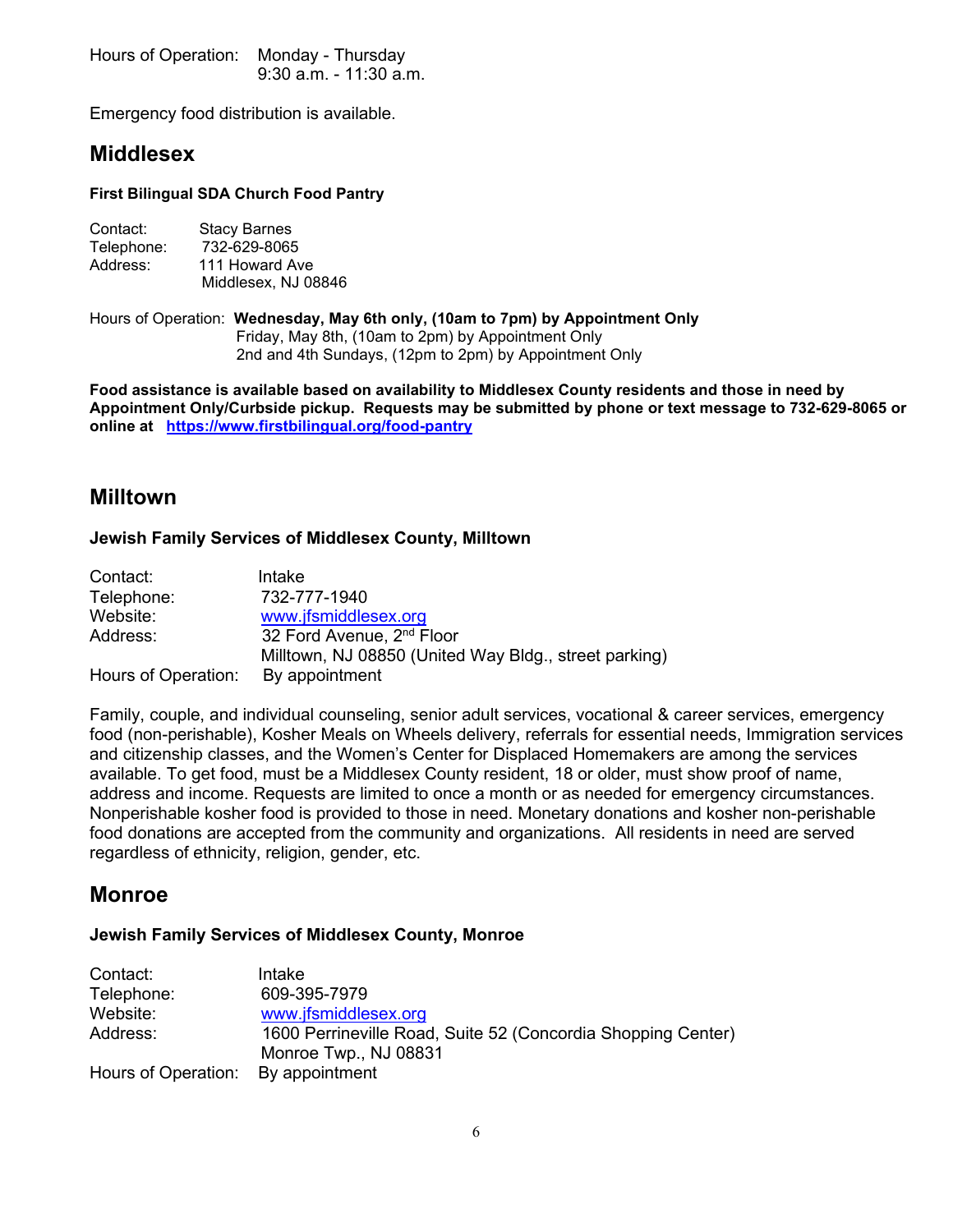Family, couple, and individual counseling, senior adult services, vocational & career services, emergency food (non-perishable), Kosher Meals on Wheels delivery, referrals for essential needs, and the Women's Center for Displaced Homemakers are among the services available. To get food, must be a Middlesex County resident, 18 or older, must show proof of name, address and income. Requests are limited to twice a month or for emergency circumstances. Monetary donations and kosher non-perishable food donations are accepted.

### **Monroe Township Office of Senior Services**

| Contact:            | Karen Theer or Claire Kelly                  |
|---------------------|----------------------------------------------|
| Telephone:          | 609-448-7140                                 |
| Address:            | 12 Halsey Reed Road                          |
|                     | Monroe Twp., NJ 08831                        |
| Hours of Operation: | 1 <sup>st</sup> Wednesday of the month       |
|                     | $8:30$ a.m. - 11:30 a.m. by appointment only |

Nonperishable food distribution is available on the 1<sup>st</sup> Wednesday of each month from 8:30 a.m.  $-11:30$ a.m. Emergency calls are taken Monday – Friday from 8:30 a.m. to 4:30 p.m. Proven financial eligibility and proof of residency in Monroe Township is required

## **New Brunswick**

### **Bayard Street Presbyterian Church - TEMPORARY HOURS 9:00 - until food runs out**

| Contact:            | Pastor Joseph Bodnar         |
|---------------------|------------------------------|
| Telephone:          | 732-247-0384 or 732-672-3793 |
| Address:            | 107 Bayard Street            |
|                     | PO Box 1207                  |
|                     | New Brunswick, NJ 08903      |
| Hours of Operation: | Last Saturday of the month   |
|                     | 12:00 p.m. - 2:00 p.m.       |
|                     |                              |

Nonperishable food toiletries, clothing, household items, and paper goods are available to those in need.

## **Central Jersey Diaper Bank/Anshe Emeth Community Development Corporation**

## *We will be open this Monday, April 27 and Thursday April 30 from 10-2. Open for current clients and WIC card holders*

| Contact:   |                                                                                          |
|------------|------------------------------------------------------------------------------------------|
| Telephone: | 732-296-2922                                                                             |
| Address:   | 222 Livingston Ave                                                                       |
|            | New Brunswick, NJ 08901                                                                  |
|            | Hours of Operation: (Current Limited Hours) Mondays and Thursdays 10:00 a.m. – 2:00 p.m. |

#### *However, please call and listen to the voice message in the case of a last minute change.*

### **Christ Church New Brunswick Food Pantry**

Contact: Church Office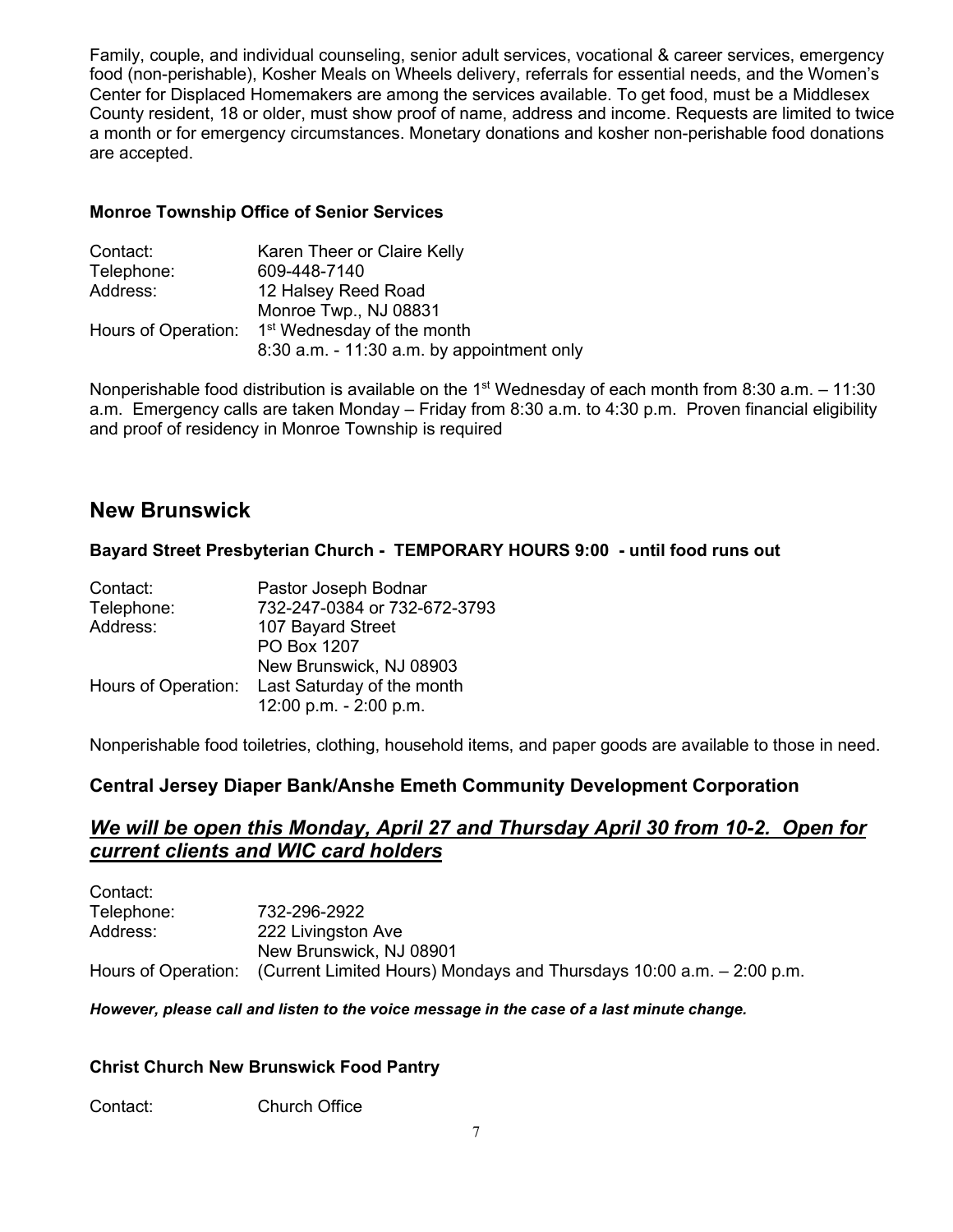| Telephone: | 732-545-6262 or 732-543-3065                                                           |
|------------|----------------------------------------------------------------------------------------|
| Address:   | 5 Paterson Street                                                                      |
|            | New Brunswick, NJ 08901                                                                |
|            | Hours of Operation: $2^{nd}$ & $3^{rd}$ Wednesdays of the month: 6:00 p.m. – 7:30 p.m. |
|            | Last 2 Fridays of the month: $9:00$ a.m. - $10:30$ a.m.                                |
|            | Last 2 Saturdays of the month: $10:30$ a.m. $-12:00$ p.m.                              |

Emergency food distribution is subject to items available.

## **Ebenezer Baptist Church, Feed My Sheep Ministry, Soup Kitchen and pantry– Thursday and Friday 11:00 – 2:00 pm home deliveries also offered**

| Contact:   | Victor Hoagland or Louie Rolon                                    |
|------------|-------------------------------------------------------------------|
| Telephone: | 732-247-2459                                                      |
| Fax:       | 732-247-7357                                                      |
| Address:   | 126 Lee Avenue                                                    |
|            | New Brunswick, NJ 08901                                           |
|            | Hours of Operation: Tuesday 11:00 a.m. - 1:00 p.m. (Soup Kitchen) |

Hot meals are provided to all those in need. Other donated food items are also distributed as received.

### **Elijah's Promise**

# *To-go meals only. For social services ask at the door. Donations only Monday-Friday 1am1-1pm.*

## *Promise Clinic is suspended until further notice. Social Services will not be taking new clients at this time. We will be in touch with current clients*

| Contact:            | <b>Curtis McNair</b>                      |
|---------------------|-------------------------------------------|
| Telephone:          | 732-545-9002 ext. 117                     |
| Address:            | 18 Neilson Street                         |
|                     | New Brunswick, NJ 08901                   |
| Website:            | http://www.elijahspromise.org             |
| Hours of Operation: | <b>Community Soup Kitchen Hours</b>       |
|                     | Monday - Friday: 11:00 a.m. - 7:00 p.m.   |
|                     | Saturday - Sunday: 12:00 p.m. - 1:30 p.m. |

Prepared meals, health services, educational services, information and referral services are available. Prepared "Meals to Go" program is available for people who are working and unable to attend regular meal times. "Fresh is Best" program offers perishable and non-perishable food for The Ryan White Program by appointment only. Suggested donations include food and paper supplies.

### **Five Loaves Food Pantry Store at Second Reformed Church of New Brunswick**

# *Limited staff: M-T 10-1 Wed-Friday by appointment only and no entry into the building*

Contact: Catherine Verduci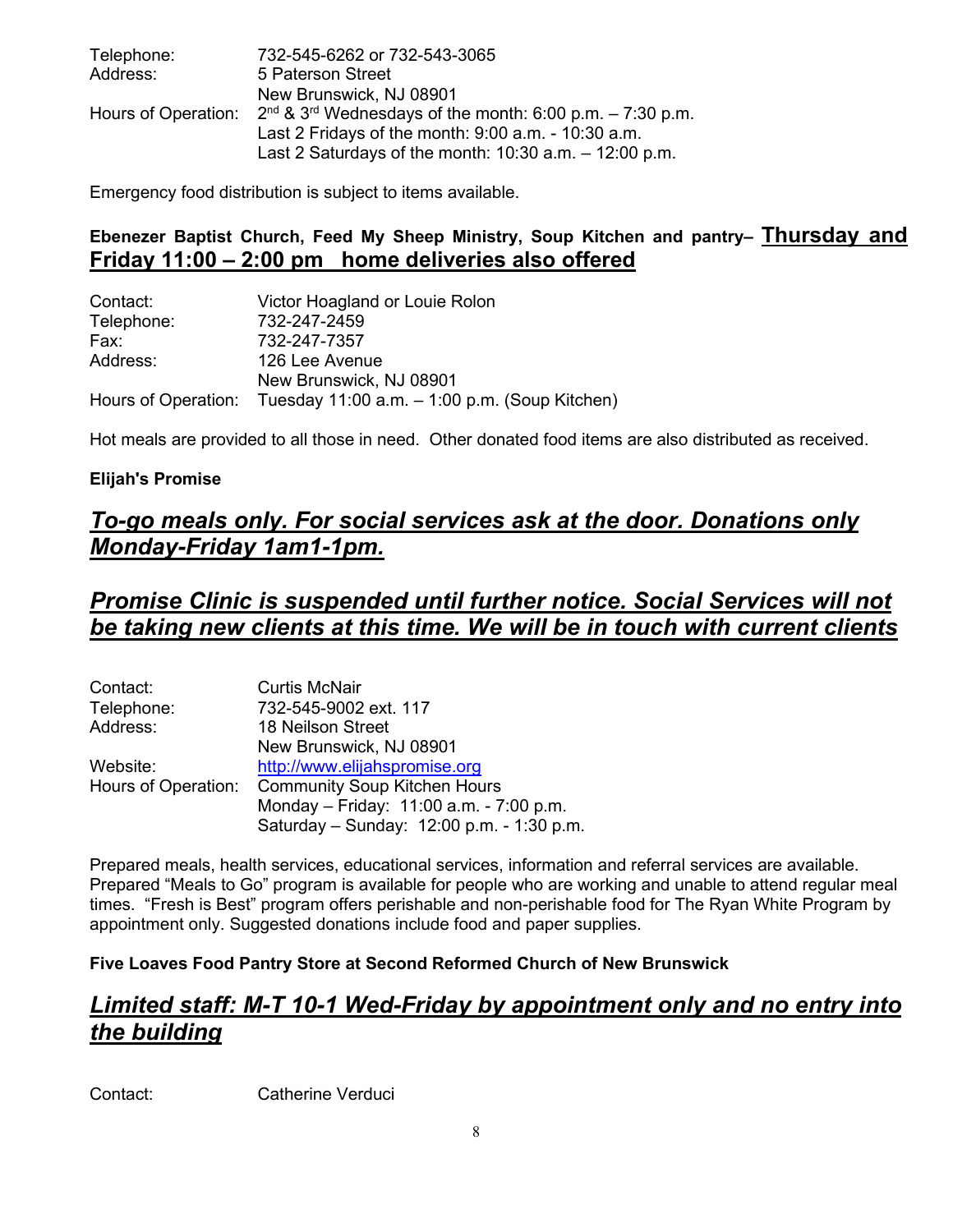| Telephone:          | 732-545-1019                  |
|---------------------|-------------------------------|
| Address:            | 100 College Avenue            |
|                     | New Brunswick, NJ 08901       |
| Hours of Operation: | Regular Hours (Sept. - April) |

Monday – Friday 10:00 a.m. – 2:00 p.m. Monday & Wednesday 5:00 p.m. – 8:00 p.m.

Summer Hours (May – Aug) Monday, Tuesday & Wednesday 10:00 a.m. – 2:00 p.m. **Wednesday** 5:00 p.m. – 8:00 p.m.

\*Closed the 3rd Wednesday of the month

Please call 732-545-1019 before coming at any time, since our staff is totally volunteer and sometimes unavailable to keep the hours established. Basic emergency food is available to people and families in economic hardship. Proof of name, current address, proof of any dependents and valid photo ID. Food is distributed by client choice, not prepackaged bags. Staff speaks English and Spanish.

## **Greater Brunswick Charter School**

# *Greater Brunswick Charter School 429 Joyce Kilmer Ave. New, Brunswick, NJ 089801 Will do Grab-and-go lunch on Mondays and Wednesdays from 11:00 AM to 1:00 PM The Food Pantry will be open on Wednesdays from 11:00 AM to 1:00 PM The Food Pantry is only open to any NB residents.*

| Contact: | Lilia Fabila-Guilbot                                    |
|----------|---------------------------------------------------------|
| Phone:   | 732-448-1052 x 104                                      |
| Address: | 429 Joyce Kilmer Ave,                                   |
|          | New Brunswick NJ 08901                                  |
| Website: | www.greaterbrunswick.org                                |
|          | Hours of Operation: Wednesday $12:00$ p.m. $-1:00$ p.m. |

### **New Brunswick Seventh Day Adventist Church**

| Contact:   | Oneka Edwards                                        |
|------------|------------------------------------------------------|
| Telephone: | 732-745-4858                                         |
| Address:   | 339 Livingston Avenue                                |
|            | New Brunswick, NJ 08901                              |
| Website:   | www.NBSDAC.com                                       |
|            | Hours of Operation: Sunday $12:00$ p.m. $-2:00$ p.m. |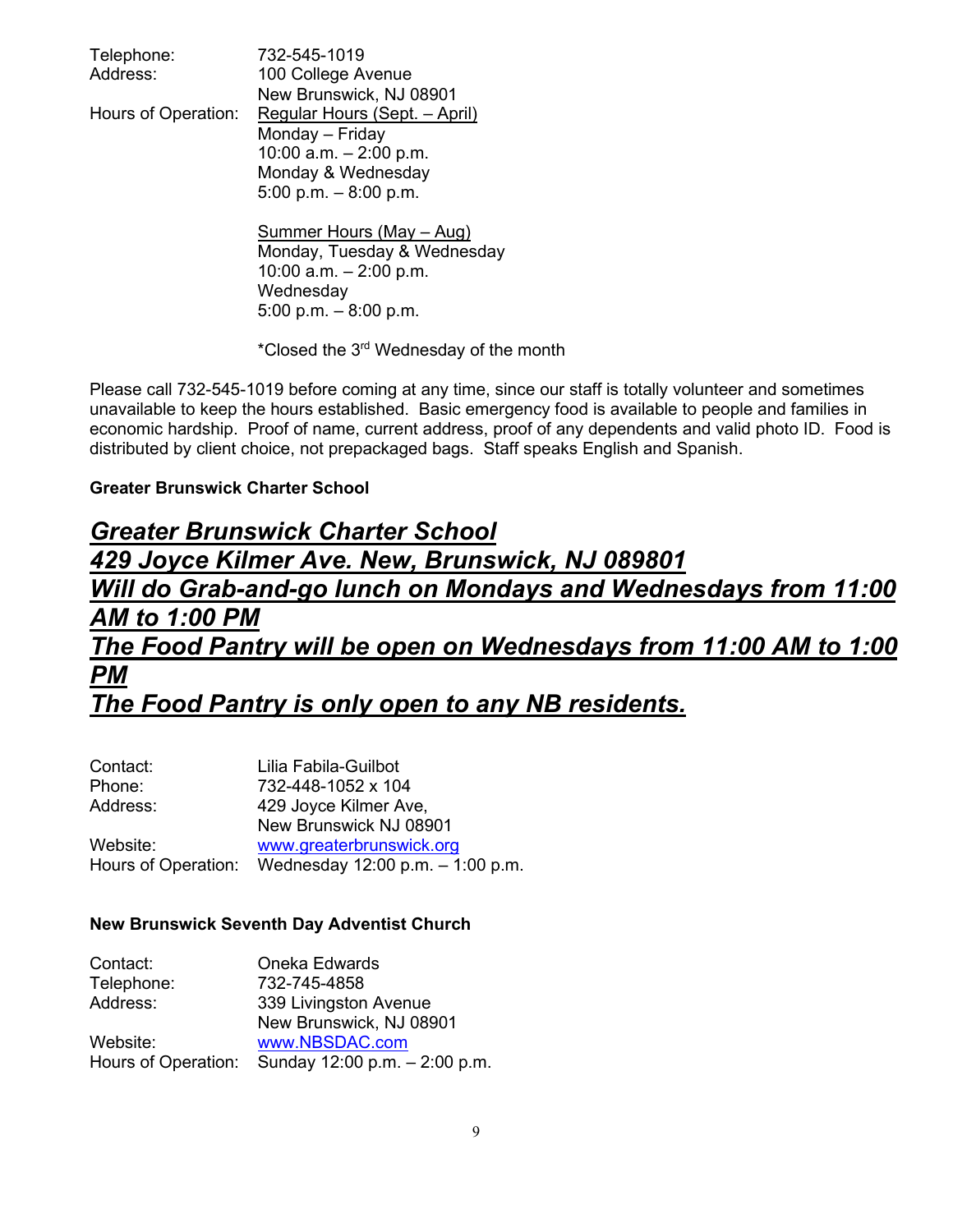Emergency food is available to New Brunswick residents and those within the church community every Wednesday. Food, prayer, counseling, and clothing are available. Advanced appointment recommended for services other than food. Valid photo ID and proof of address are required.

### **PRAB - Preschools**

| Contact:<br>Telephone: | <b>Family Workers</b><br>18 Drift Street ECC<br>Mario Gonzalez Child Dev Center<br>Downtown ECC<br><b>Raritan Gardens ECC</b> | 732-828-4709<br>732-828-4572<br>732-545-0426<br>732-247-5640 |
|------------------------|-------------------------------------------------------------------------------------------------------------------------------|--------------------------------------------------------------|
| Address:               | Preschool<br><b>PO Box 240</b>                                                                                                |                                                              |
| Hours of Operation:    | New Brunswick, NJ 08901<br>Monday - Friday<br>7:30 a.m. - 5:30 p.m.                                                           |                                                              |

Emergency food assistance is available to any Puerto Rican Action Board Preschool Family. Suggested donations include rice, beans, tomato sauce and spaghetti.

## **PRAB, Inc. – Multi-Service Center** *At the moment, all services are by phone only and Pantry is by delivery. To request food please call 732-828-4510 x.136. No pantry delivery week of March 30th*

| Contact:   | Carmelo Cintrón           |
|------------|---------------------------|
| Telephone: | 732-828-4510 x.136        |
| Address:   | 90 Jersey Ave, PO Box 240 |
|            | New Brunswick, NJ 08901   |

Hours of Operation: Agency hours are Monday-Friday 9:00 a.m. – 3:00 p.m. (We have temporarily changed our closing time to 3:00 p.m.)

Pantry is only available on Thursdays to a limited number of families. Cases are determined on individual need.

### **Salvation Army Family and Community Emergency Center**

# *Photo ID is required. Clients must sign in and provide a phone number. Starting 3/23 our revised hours are Monday to Thursday 10:00am to 3:00pm and Friday 10:00 am to 2:00 pm, Closed every day from 12 to 1:30*

| Contact:            | Yadira Zavaleta                |
|---------------------|--------------------------------|
| Telephone:          | 732-545-1477 ext. 112          |
| Address:            | 287 Handy Street P.O. Box 5724 |
|                     | New Brunswick, NJ 08901        |
| Hours of Operation: | Monday – Friday                |
|                     | $9:00$ a.m. $-3:00$ p.m.       |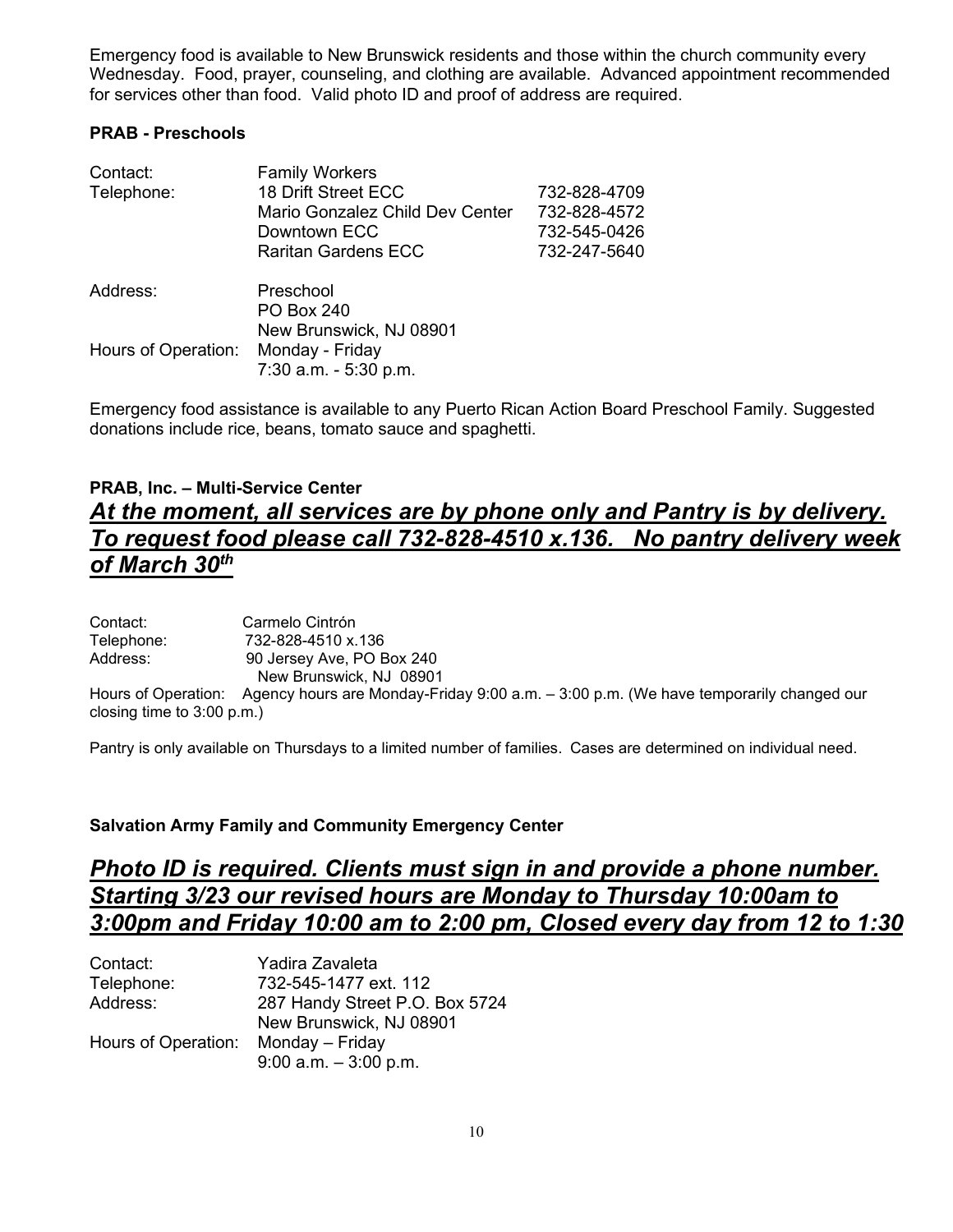Services include food pantry. Photo ID, birth certificate for all household members, and proof of address are required. Clients are eligible for assistance once every month (excluding holiday assistance). Must be a resident of New Brunswick, East Brunswick, North Brunswick, Highland Park or Milltown.

### **Sharon Baptist Church**

| Contact:   | <b>Edmund DeVeaux</b>                            |
|------------|--------------------------------------------------|
| Telephone: | 201-478-9446 (Cell) or 732-846-0669 (Church)     |
| Website:   | www.sharonbaptistnj.com                          |
| Address:   | 25 Howard Street                                 |
|            | New Brunswick, NJ 08901                          |
|            | Hours of Operation: Every Wednesday of the month |
|            | 12:00 p.m. - 2:00 p.m.                           |

Sharon Baptist Church will serve those in need on a 'first come, first serve' basis. We will serve until either supplies or time expires.

### **St. Alban's Church Food Pantry**

| Contact:   | Enid Atkins                                            |
|------------|--------------------------------------------------------|
| Telephone: | 732-247-0808                                           |
| Address:   | 148 Lee Avenue                                         |
|            | New Brunswick, NJ 08901                                |
|            | Hours of Operation: Wednesday $7:00$ p.m. $-8:30$ p.m. |

Emergency food is available for those in need.

#### **St. Vincent De Paul Food Pantry, New Brunswick**

| Contact:            | <b>Walter Mulyk</b>    |
|---------------------|------------------------|
| Telephone:          | 732-309-2142           |
| Address:            | 29 Abeel Street        |
|                     | <b>New Brunswick</b>   |
| Hours of Operation: | Wednesday & Saturday   |
|                     | 10:00 a.m. - 1:00 p.m. |

Emergency food distribution is provided. Need must be established under TEFAP guidelines. Food may be picked up weekly. To register as a client, individuals must provide evidence of New Brunswick residency.

#### **Suydam Street Reformed Church**

| Virginia Previte                |
|---------------------------------|
| 732-249-6803                    |
| 74 Drift Street                 |
| New Brunswick, NJ 08901         |
| Saturday 9:00 a.m. - 10:30 a.m. |
| Sunday 7:30 a.m. - 8:30 a.m.    |
| Monday 9:00 a.m. - 10:00 a.m.   |
|                                 |

Canned and packaged goods are available through the pantry and bread and pastries are distributed on Sundays. Clients must sign a form and present a proper ID, adults only. Services are limited to once a month. Donations accepted include canned and packaged goods.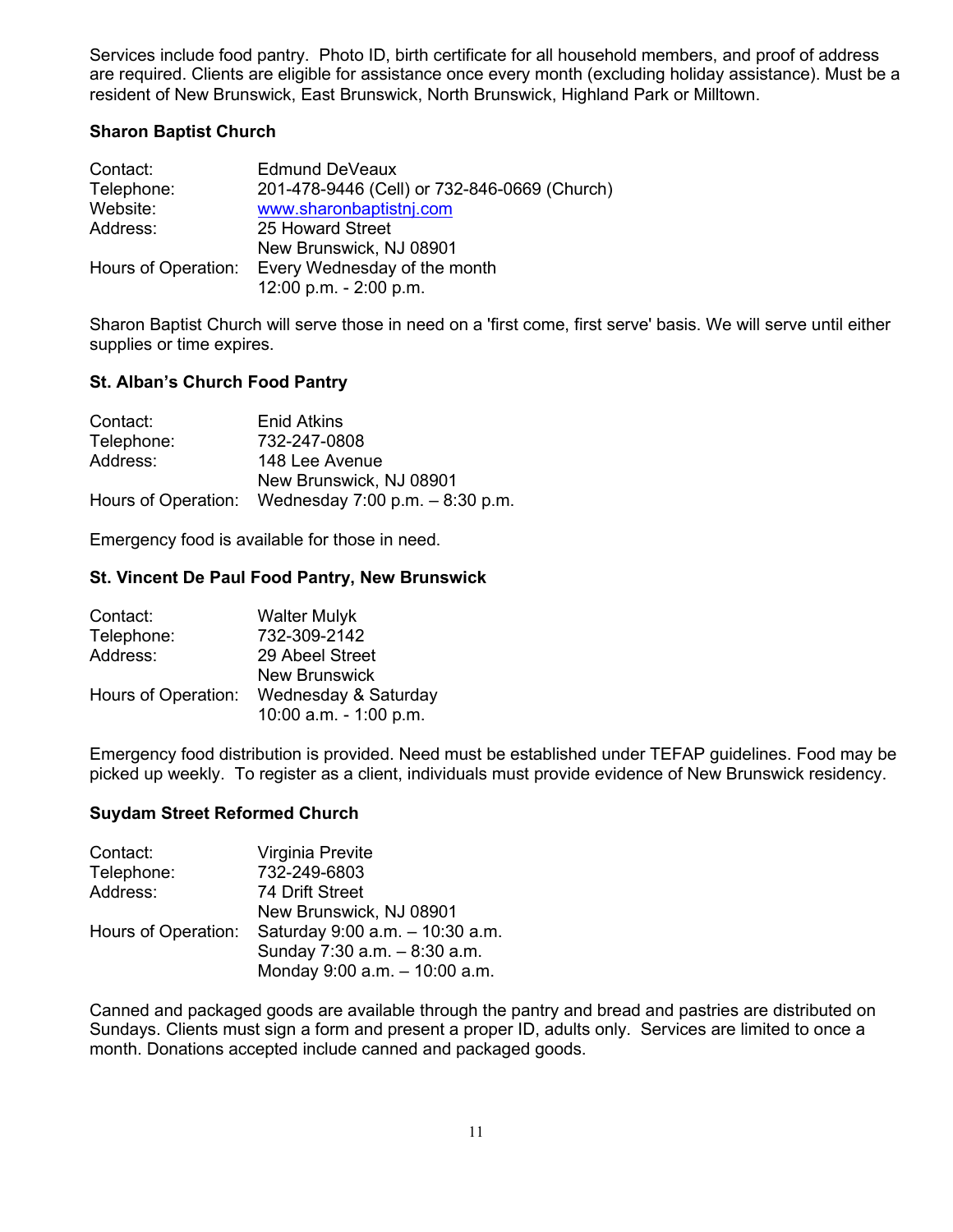## **Tabernacle Baptist Church CLOSED INDEFINITELY**

| Contact:            | Lottie Harrison           |
|---------------------|---------------------------|
| Phone:              | 732-545-6617              |
| Address:            | 239 George Street         |
|                     | New Brunswick, NJ 08901   |
| Hours of Operation: | 4 <sup>th</sup> Thursday  |
|                     | 10:00 $a.m. - 12:00$ noon |

Emergency food is provided to the hungry and homeless.

## **Vanessa's Pantry at Emanuel Lutheran Church – TEMPORARILY SUSPENDIG OPERATION UNTIL FURTHER NOTICE**

| Contact:            | Vanessa Dunzik                                                                            |
|---------------------|-------------------------------------------------------------------------------------------|
| Telephone:          | 732-545-2673                                                                              |
| Address:            | 2 Kirkpatrick Street                                                                      |
|                     | New Brunswick, NJ 08901                                                                   |
| Website:            | www.emanuelnb.org                                                                         |
| Hours of Operation: | Wednesday 10:00 a.m. - 11:45 a.m.                                                         |
|                     | The Saturday following the 3 <sup>rd</sup> Thursday of the month 9:00 a.m. $-$ 10:45 a.m. |

Emergency food distribution is available. Services may be used once every month and are limited by availability of food. Nonperishable foods and baby supplies may be donated.

## **North Brunswick**

### **New Destiny Family Worship Center**

| Contact:            | Julienne Whitten                                     |
|---------------------|------------------------------------------------------|
| Telephone:          | 732-246-8850                                         |
| Address:            | 1330 Livingston Avenue                               |
|                     | North Brunswick, NJ 08902                            |
| Hours of Operation: | Every Wednesday $11:00$ a.m. $-12:00$ p.m.           |
|                     | Closed on holidays & every 5 <sup>th</sup> Wednesday |

Perishable and non-perishable food is provided to those in need during hours of operation. Please do not call on Wednesdays, just show up. We are a very busy pantry and cannot return calls. Our mission statement: Neighbors Helping Neighbors - No one goes to bed hungry in our county.

### **North Brunswick Food Bank**

| Contact:            | Kathleen Aruta                    |
|---------------------|-----------------------------------|
| Telephone:          | 732-247-0922 ext. 293             |
| Address:            | 710 Hermann Road                  |
|                     | North Brunswick, NJ 08902         |
| Hours of Operation: | Tuesday 10:00 a.m. - 12:00 p.m.   |
|                     | Thursday $6:00$ p.m. $-8:00$ p.m. |

Food is available for North Brunswick residents who are in need of assistance. Driver's license, picture ID with address, or County ID with recent official mailing address showing are necessary for verification of residency.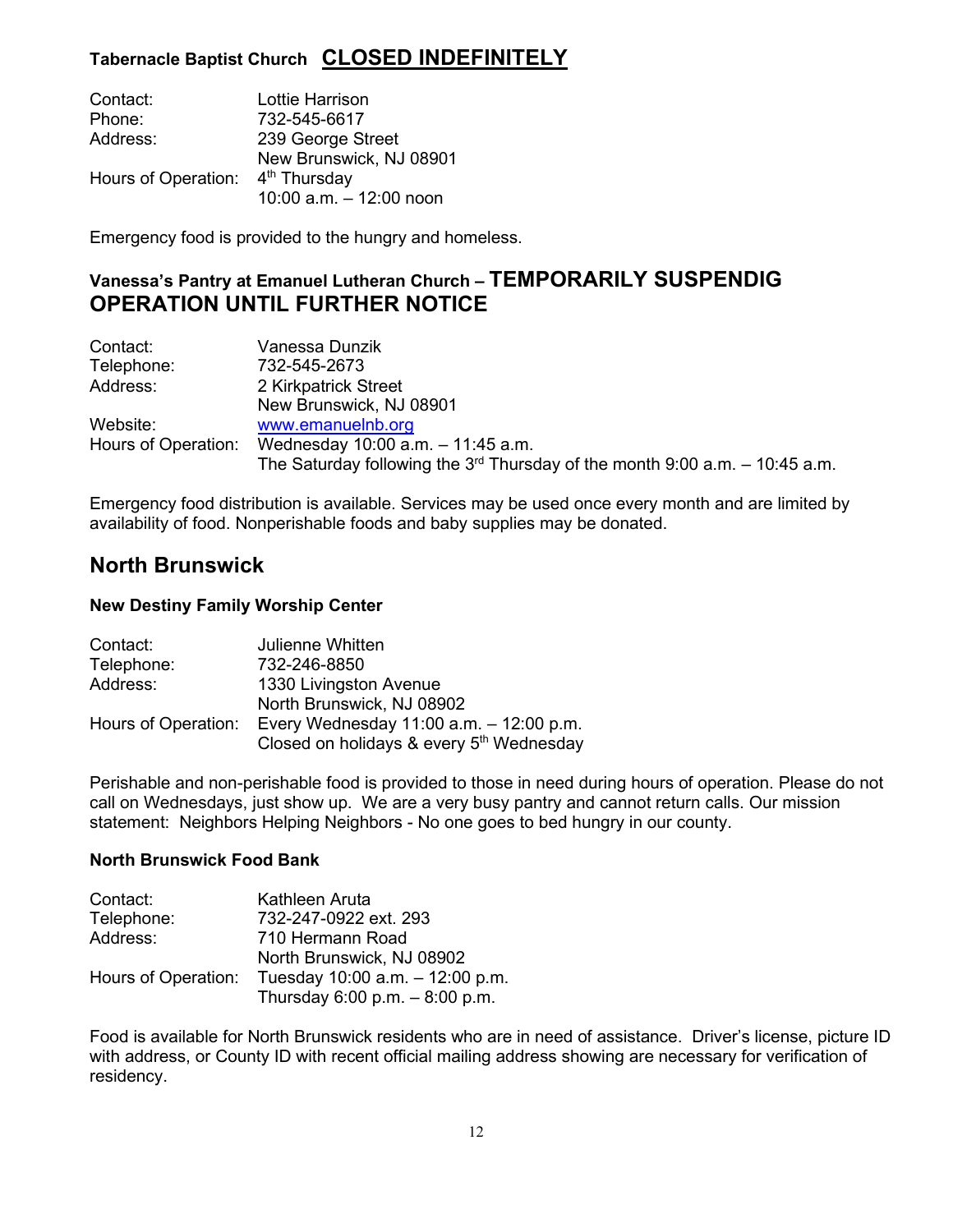# **Old Bridge**

### **Calvary Chapel Old Bridge - Broken Loaves Food & Raiment Ministry**

| Contact:   | James Shevchenko                                                              |
|------------|-------------------------------------------------------------------------------|
| Telephone: | 732-679-4837                                                                  |
|            | 139 White Oak Lane                                                            |
|            | Old Bridge, NJ 08857                                                          |
|            | Hours of Operation: Friday 10:30 a.m. $-$ 1:00 p.m. & 6:30 p.m. $-$ 8:30 p.m. |

Services offered include food, clothing, counseling, and prayer. An appointment must be made by calling in advance – office hours are Tuesday, Wednesday & Thursday from 10:30 a.m. – 2:30 p.m. Walk-ins are not accepted and services are limited to once a month.

### **Old Bridge Township Food Bank**

| Contact:            | Anahita Feltz                                   |
|---------------------|-------------------------------------------------|
| Telephone:          | 732-721-5600 ext. 2022                          |
| Address:            | One Old Bridge Plaza                            |
|                     | Old Bridge, NJ 08857                            |
| Hours of Operation: | Tuesday, Wednesday & Thursday                   |
|                     | 10:00 a.m. $-$ 12:00 p.m. (By appointment only) |

For Old Bridge Residents Only. **To become a permanent client,** initial contact should be made with Middlesex County Board of Social Services (SNAP) program. Clients will be required to provide proof of SNAP benefits or denial letter prior to applying in Old Bridge. For an intake appointment call 732-721-5600 ext. 6625. Required Information: 2 proofs of residency, proof of income, SSI/SSD award letter, SNAP award/denial letter. **Emergency assistance is available to non-clients during the COVID-19 Pandemic. Please call 732-721-5600, ext. 2022 for assistance**

### **St. Lawrence Church Food Pantry**

# *The St Lawrence Food Pantry will be closed indefinitely but we have staged bags of food if needed on a will call basis*

| Contact:            | Joan Langan               |
|---------------------|---------------------------|
| Telephone:          | 732-583-9361              |
| Address:            | 109 Laurence Parkway      |
|                     | Laurence Harbor, NJ 08879 |
| Hours of Operation: | Monday & Saturday         |
|                     | $8:30$ a.m. $-10:00$ a.m. |

Approximately 1 week of emergency food items are available to anyone in need. Holiday baskets are also prepared for Christmas, Easter and Thanksgiving.

# **Perth Amboy**

### **Cathedral CDC Social Services – Mercy House Food Pantry**

| Contact:   | Damaris Ramirez or Juana Kearney |
|------------|----------------------------------|
| Telephone: | 732-826-0447                     |
| Fax:       | 732-826-1238                     |
| Website:   | www.thecathedral.org             |
| Address:   | 282 McClellan Street             |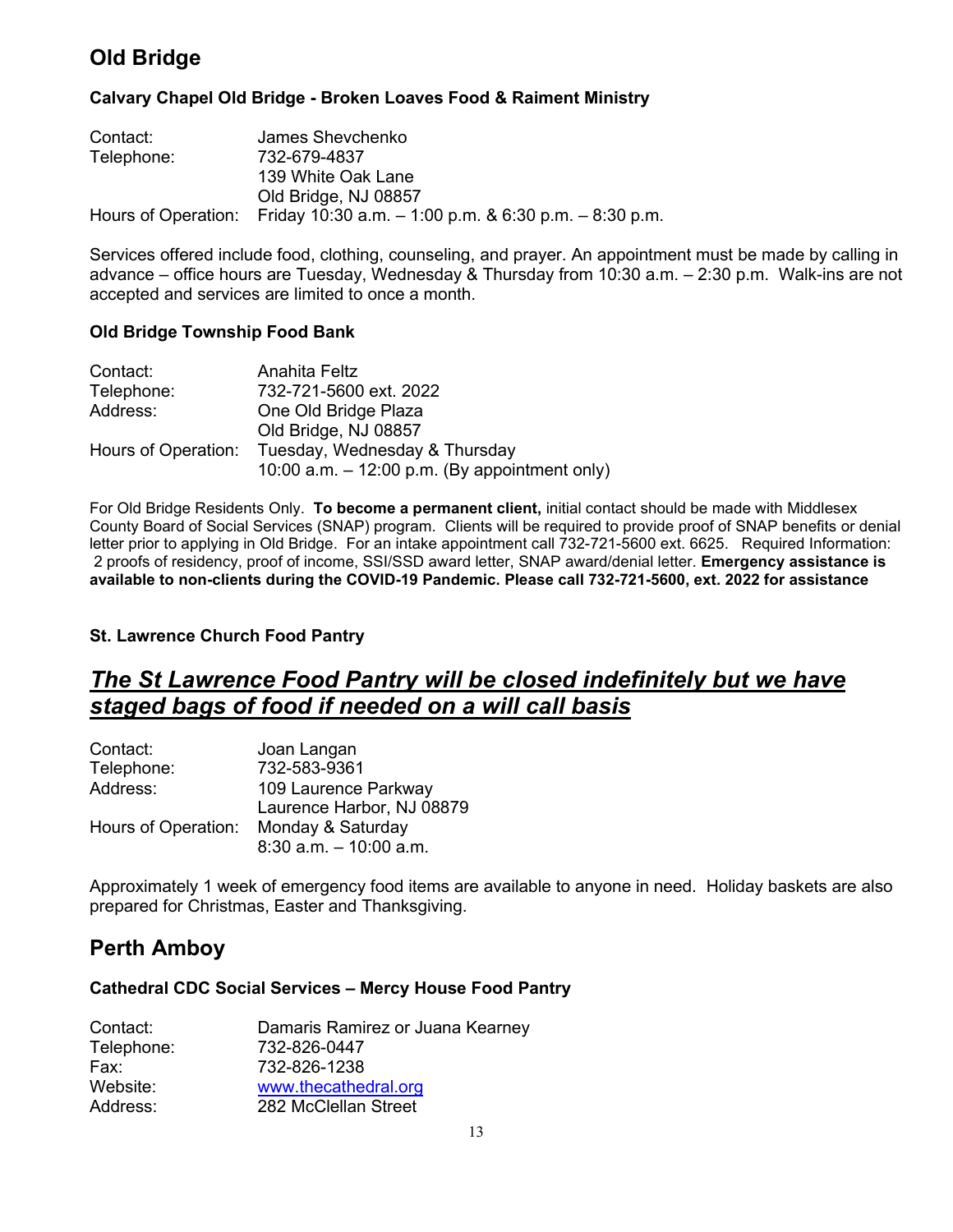|                     | Perth Amboy, NJ 08861          |
|---------------------|--------------------------------|
| Hours of Operation: | Monday 9:30 a.m. $-$ 1:00 p.m. |
|                     | Tuesday – Friday               |
|                     | $9:30$ a.m. $-3:00$ p.m.       |

Food pantry is available to Middlesex county residents in need twice a month. Clients must register every six months. Clothing is also available.

#### **Iglesia Ciudad de Refugio**

| Contact:            | Rev. Eduardo Almonte            |
|---------------------|---------------------------------|
| Telephone:          | 732-826-0058                    |
| Address:            | 436 Market Street               |
|                     | Perth Amboy, NJ 08861           |
| Hours of Operation: | Tuesdays 7:30 p.m. - 8:30 p.m.  |
|                     | Thursday 7:30 p.m. $-8:30$ p.m. |

Emergency food is provided to those in need in the church community.

#### **Jewish Renaissance Foundation (JRF) – Silver Linings "My Choice Store"**

| Contact: | Lisette Vargas-Guzman or Merelin Moreno-Maier                         |
|----------|-----------------------------------------------------------------------|
|          | Telephone: 732-324-2114 ext. 132 or 133                               |
|          | *During the COVID19 pandemic please call 732-896-0585 or 732-630-7488 |
| Email:   | SilverLinings@jrfnj.org                                               |
| Website: | www.jrfnj.org                                                         |
| Address: | 149 Kearny Avenue                                                     |
|          | Perth Amboy, NJ 08861                                                 |

Hours of Operation: Every other Thursday and Friday by appointment only. Please call to make an appointment.

Fresh fruits and vegetables are available to low income seniors 55 and over. Seniors on the eastern side of Middlesex County are targeted. The goal is to create a comfortable, familiar, and dignified shopping experience to encourage healthy food choices. **\*During the COVID pandemic we will be delivering food to registered seniors.**

#### **Jewish Renaissance Foundation (JRF) – Bayside Family Success Center (FSC)**

| Contact:   | Vanessa Cepin or Rosanna Nunez                                           |
|------------|--------------------------------------------------------------------------|
| Email:     | BaysideFSC@jrfnj.org                                                     |
| Telephone: | 732-638-5063                                                             |
| Website:   | www.jrfnj.org or find us on Facebook using Bayside Family Success Center |
| Address:   | 500 Dobranski Drive                                                      |
|            | Perth Amboy, NJ 08861                                                    |

Hours of Operation: Monday & Wednesday 10:00 am to 5:00 pm, Tuesday & Thursday 12:00 pm to 8:00 pm and Friday 10:00 am to 3:00 pm **\*Check our Facebook page or email us for COVID19 schedule of programming.**

Family Success Centers (FSC) are community-based, family centered neighborhood gathering places where any resident of Middlesex County can go for support, information, and services – with parent leadership at its center. All services are free and confidential. The purpose of the FSC is to enrich the lives of children and adults by making families and neighborhoods stronger. We incorporate programming around healthy eating and make an effort to help our families make healthy choices. We publish a calendar monthly highlighting all our activities. Please call to get on our email list. **\*During COVID19 we will be offering programming virtually.**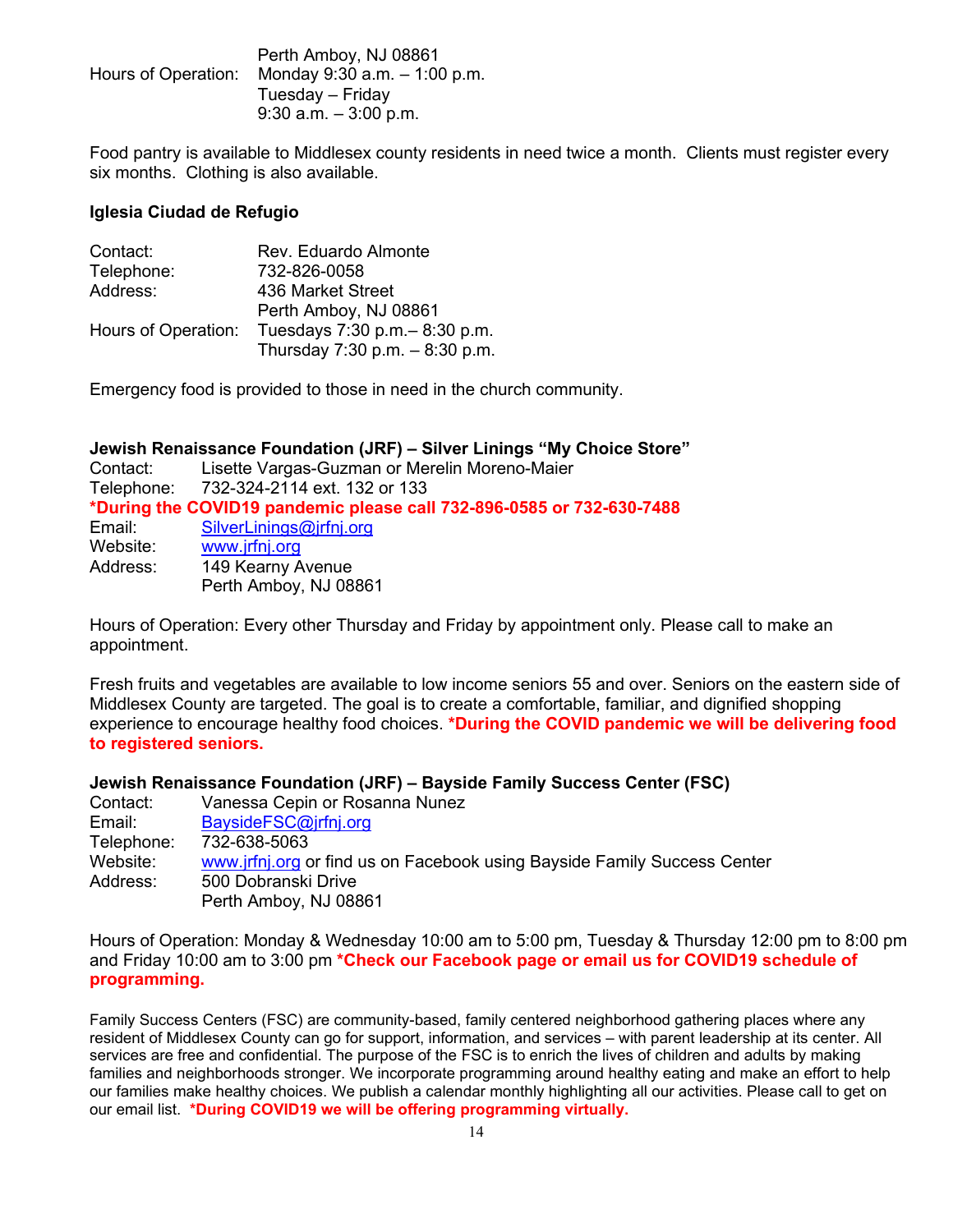### **Our Lady of Fatima Bread of Life Food Pantry**

| Contact:            | Reverend Gilles Njobam CMF / Carmen Inoa, Food Pantry Administrator |
|---------------------|---------------------------------------------------------------------|
| Telephone:          | 732-442-6634                                                        |
| Address:            | 380 Smith Street                                                    |
|                     | Perth Amboy, NJ 08861                                               |
| Hours of Operation: | Every 3rd Wednesday of the month                                    |
|                     | $2:30$ p.m. $-6:30$ p.m.                                            |
|                     | The Saturday that follows                                           |
|                     | 1:00 p.m. $-$ 4:00 p.m.                                             |

Emergency food is available to any Middlesex County resident in need.

### **Salvation Army**

| Contact:            | Jhoanny Duran, Capt. Alex Rodriguez       |
|---------------------|-------------------------------------------|
| Telephone:          | 732-826-7040                              |
| Address:            | 433 State Street                          |
|                     | Perth Amboy, NJ 08861                     |
| Hours of Operation: | Monday - Friday, <b>EXCEPT</b> Tuesday    |
|                     | 9:00 a.m. $-$ 12:00 p.m. (By appointment) |

Food pantry is available twice a month. Clients must register with We Care every six months. Must show proof of need and show ID with proof of address. A soup kitchen and emergency winter shelter for men and transitional housing for veterans is also provided. Call for additional information and appointment.

### **St. Peter's Episcopal Church, Peter's Pantry ONLY OPEN Thursday FOR NOW**

| Contact:            | Maureen Erickson                                 |
|---------------------|--------------------------------------------------|
| Telephone:          | 732-742-3205                                     |
| Address:            | 183 Rector Street                                |
|                     | Perth Amboy, NJ 08861                            |
| Hours of Operation: | Monday 5:00 p.m. - 7:00 p.m. - CANCELLED FOR NOW |
|                     | Thursday 10:00 a.m. - 12:00 p.m. - STILL SERVING |

Emergency food is available to Perth Amboy residents. Must provide proof of residence; picture ID, proof of all income (tax return, child support / alimony info, WIC affiliation etc.)

### **St. Vincent DePaul Food Pantry, Perth Amboy**

| Contact:   | Jerry Yaros or Joe Serrao                              |
|------------|--------------------------------------------------------|
| Telephone: | 732-548-4317 or 732-254-4153                           |
| Address:   | 230 New Brunswick Avenue                               |
|            | Perth Amboy, NJ 08861                                  |
|            | Hours of Operation: Saturday $9:45$ a.m. $-12:45$ p.m. |

Emergency food available for those in need.

## **Piscataway**

### **FISH, Inc. Dunellen Area**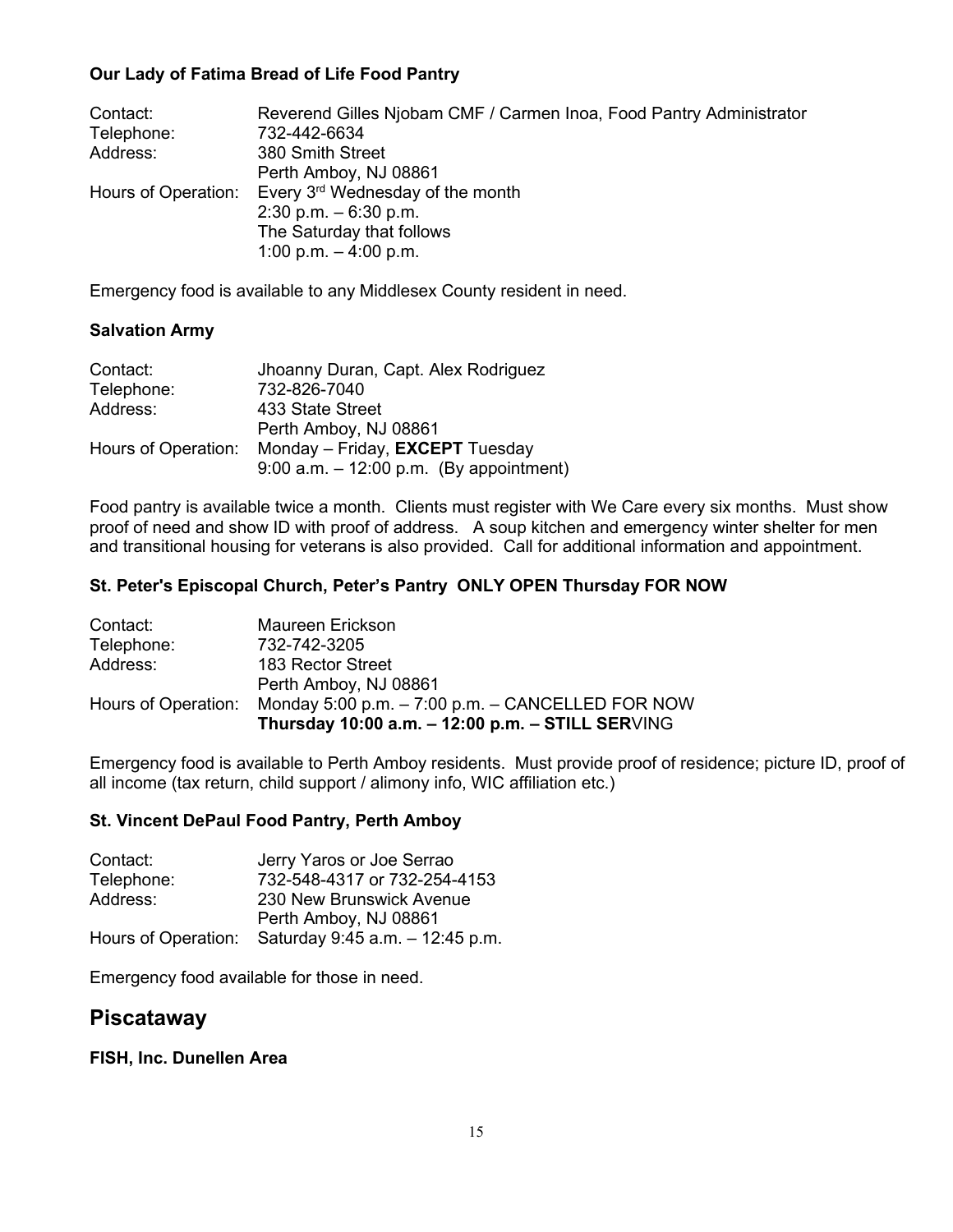**Clothing Room: The Clothing Room is closed until further notice. We are not able to accept donations. Any clothing donations left on our porch will be disposed of. Please hold all donations until we reopen.**

**Food Room: The Food Room will be OPEN Monday, May 11 through Friday, May 15, 9 a.m. to 12 noon AND Saturday, May 16, 9-11 a.m. We will serve our clients utilizing a "drive-thru" process in our parking lot. New clients must call our hotline for screening and an appointment 732-356-0081. Walk-ins cannot be accommodated during this time.**

| Contact:            | Hotline                                          |
|---------------------|--------------------------------------------------|
| Telephone:          | 732-356-0081                                     |
| Address:            | 456 New Mark-et Road                             |
|                     | Piscataway, NJ 08854                             |
| Hours of Operation: | Monday, Wednesday & Friday                       |
|                     | $9:00$ a.m. $-12:00$ p.m. (call for appointment) |

Emergency food and clothing are available. Clients are limited to once a month and must show proof of residency in Piscataway, Middlesex, Dunellen, Highland Park, Edison or South Plainfield. Clients must also provide proof of need through participation in TANF, SSI, WIC, Food Stamps, Medicaid or Welfare, or show proof of household income not in excess of guidelines. Nonperishable foods are accepted as donations.

### **James O. Bryant Food Pantry**

# *3rd and 4th Saturday in April between 9:00 and 11:30. Clients will be asked to stay in their cars and line up on Justice Street [which is the side street by Ethel Road].*

| Contact:            | Wilhelmina A. Bryant            |
|---------------------|---------------------------------|
| Telephone:          | 732-985-4384732-630-0836        |
| Address:            | 6 Ethel Road                    |
|                     | Piscataway, NJ 08854            |
| Hours of Operation: | 3rd & 4th Saturday of the month |
|                     | $9:00$ a.m. $-11:30$ a.m.       |

We distribute food and limited personal items to clients. Food Pantry Clients can come once a month. Participation in the food pantry is based on any of the following: Income qualifications [established by the state and federal guidelines], TANF [Temporary Assistance to Needy Families], SSI [Supplemental Security Income], WIC [Women, Infants and Children], FPS [known as food stamps], Medicaid or have had a Disaster. All applicants must provide proof of identity and residency.

#### **Muslim Center of Middlesex County – Open Door Food Pantry**

| Contact:            | <b>Muhammad Asif Barlas</b> |
|---------------------|-----------------------------|
| Telephone:          | 732-890-5042                |
| Address:            | 1000 Hoes Lane              |
|                     | Piscataway, NJ 08854        |
| Hours of Operation: | Every Wednesday             |
|                     | 3:00 p.m. $-5:00$ p.m.      |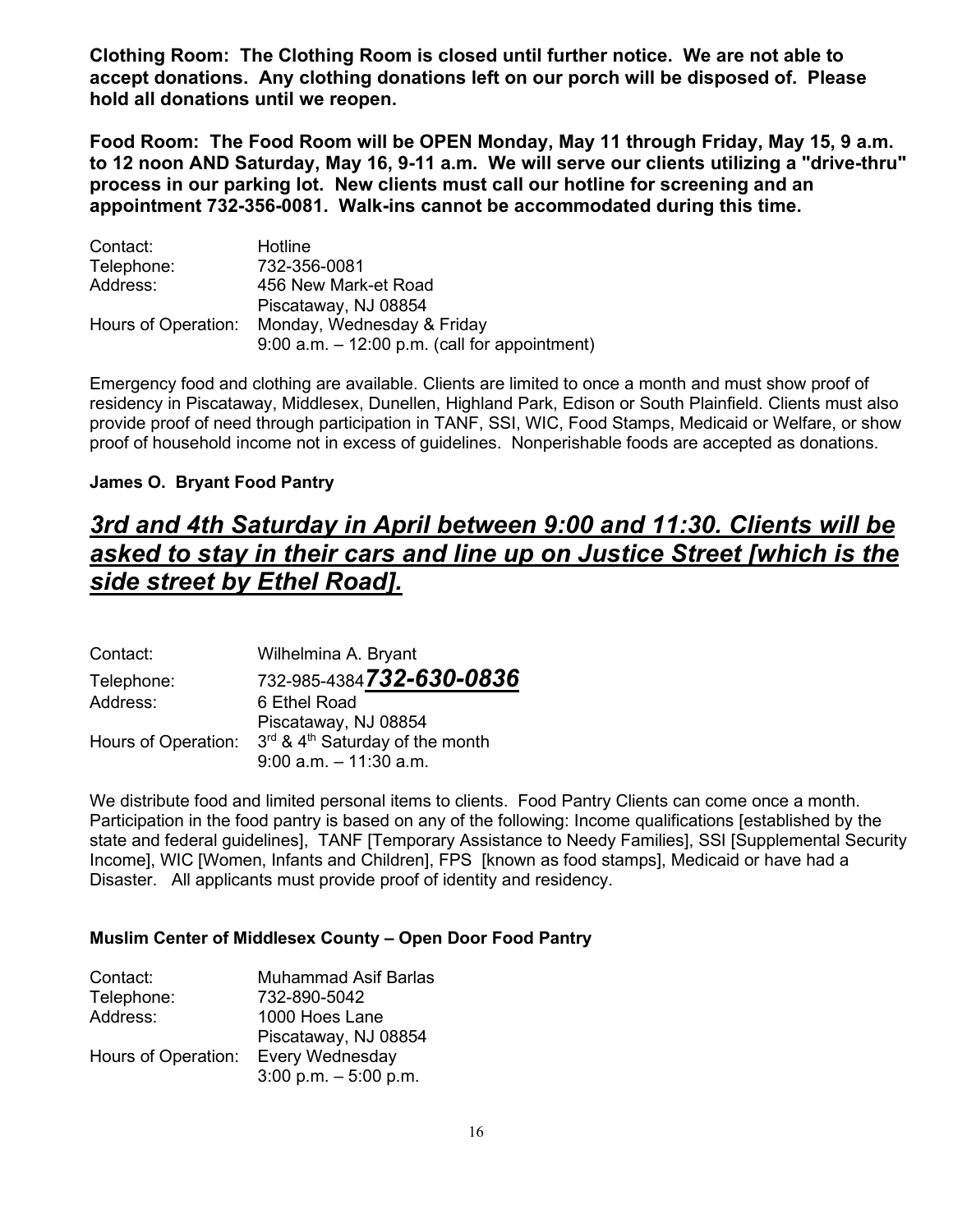Nonperishable food and supplies are available to anyone in need.

### **Zion Hill Baptist Church – Faith's Kitchen**

| Contact:   | <b>Bettie Davis</b>                                    |
|------------|--------------------------------------------------------|
| Telephone: | 732-463-7776                                           |
| Address:   | 450 Highland Avenue                                    |
|            | Piscataway, NJ 08854                                   |
|            | Hours of Operation: Thursday $11:30$ a.m. $-2:00$ p.m. |

Faith's (Soup) Kitchen provides and serves a nutritious lunch every Thursday (excluding holidays) to those in need. Other donated food items are also distributed as received.

### **Zion Hill Baptist Church Food Pantry**

| Contact:   | Roy Brinson                                                 |
|------------|-------------------------------------------------------------|
| Telephone: | 229-415-9729                                                |
| Address:   | 450 Highland Avenue                                         |
|            | Piscataway, NJ 08854                                        |
|            | Hours of Operation: $3^{rd}$ Tuesday 4:00 p.m. $-6:30$ p.m. |
|            | Every Thursday $10:00$ a.m. $-1:00$ p.m.                    |

Nonperishable commodities are distributed to those in need twice a month.

## **Plainsboro**

### **Plainsboro Township Food Pantry**

| Contact:                 | Erum Ladak                                                              |
|--------------------------|-------------------------------------------------------------------------|
| Telephone:               | 609-799-0909 ext. 1711                                                  |
| Address:                 | 641 Plainsboro Road                                                     |
|                          | Plainsboro, NJ 08536                                                    |
| Hours of Operation:      | Tuesday, Wednesday and Friday $9:00 - 12:00$ noon, Thursday 11:30- 3:00 |
| <b>Distribution Days</b> | Every $2^{nd}$ and $4^{th}$ Thursday                                    |
|                          | 12:30 p.m. $-$ 2:30 p.m. & 5:30 p.m. $-$ 7:00 p.m.                      |

Distribution of nonperishable food items and occasionally perishables and personal care items to residents of Plainsboro Township. Proof of residency and income eligibility is required.

# **Sayreville**

#### **Faith Fellowship Ministries, World Outreach Center**

| Contact:   | Rachel Cedeno                                              |
|------------|------------------------------------------------------------|
| Telephone: | 732-727-9500 ext. 1405                                     |
| Address:   | 2707 Main Street                                           |
|            | Sayreville, NJ 08872                                       |
|            | Hours of Operation: $3rd$ Thursday 10:00 a.m. $-7:00$ p.m. |

Emergency food, clothing and shelter referrals are available to anyone in need. Identification for each recipient is required. Special arrangements can also be made for emergencies. The Church is also open for prayer and counseling, please call for an appointment.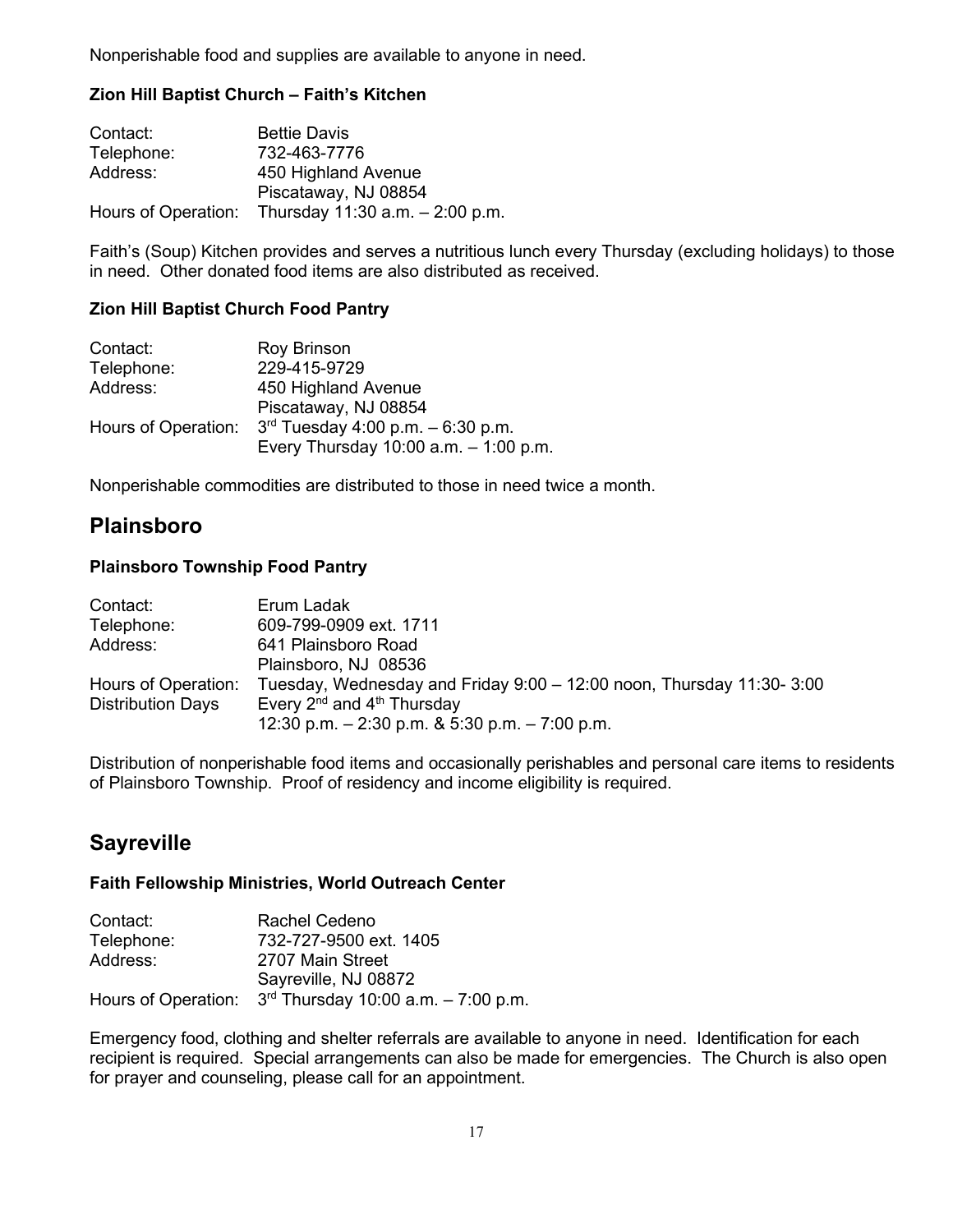### **Sayreville Care & Share Food Bank**

| Contact:   | Sue Paul                                                       |
|------------|----------------------------------------------------------------|
| Telephone: | 732-721-8053                                                   |
| Address:   | <b>Senior Center</b>                                           |
|            | 423 Main Street                                                |
|            | Sayreville, NJ 08872                                           |
|            | Hours of Operation: Certain Tuesdays (Call for specific dates) |
|            | 10:00 a.m. $-$ 11:00 a.m.                                      |

## **SOMERSET**

**ICNA Relief**

## *If your last name starts with:*

# *A-G: 1st Tuesday 4-6*

## *H-Q: 2nd Tuesday 4-6*

# *R-Z: 3rd Tuesday 4-6*

| Contact:   | Amaney Kazlak                                            |
|------------|----------------------------------------------------------|
| Telephone: | 732-509-9143                                             |
| Address:   | 1320 Hamilton Street                                     |
|            | Somerset, NJ 08873                                       |
|            | Hours of Operation: $4th$ Tuesday 4:00 p.m. $-6:00$ p.m. |
|            | Last Saturday of the month $10:00$ a.m. $-12:00$ p.m.    |

# **South Amboy**

### **First Presbyterian Church of South Amboy**

| Contact:            | <b>Church Office</b>                     |
|---------------------|------------------------------------------|
| Telephone:          | 732-721-4516                             |
| Address:            | 150 North Broadway PO Box 787            |
|                     | South Amboy, NJ 08879                    |
| Hours of Operation: | $3^{rd}$ Saturday 9:30 a.m. - 11:30 a.m. |
|                     | Emergencies by appointment               |

Food distribution is available once a month. Must show identification and proof of residency, be over the age of 18 and complete paperwork. Our pantry is available to residents in our local area; South Amboy, Parlin, Sayreville and Laurence Harbor.

## **South Brunswick**

#### **Abundant Life Christian Center, Living Waters**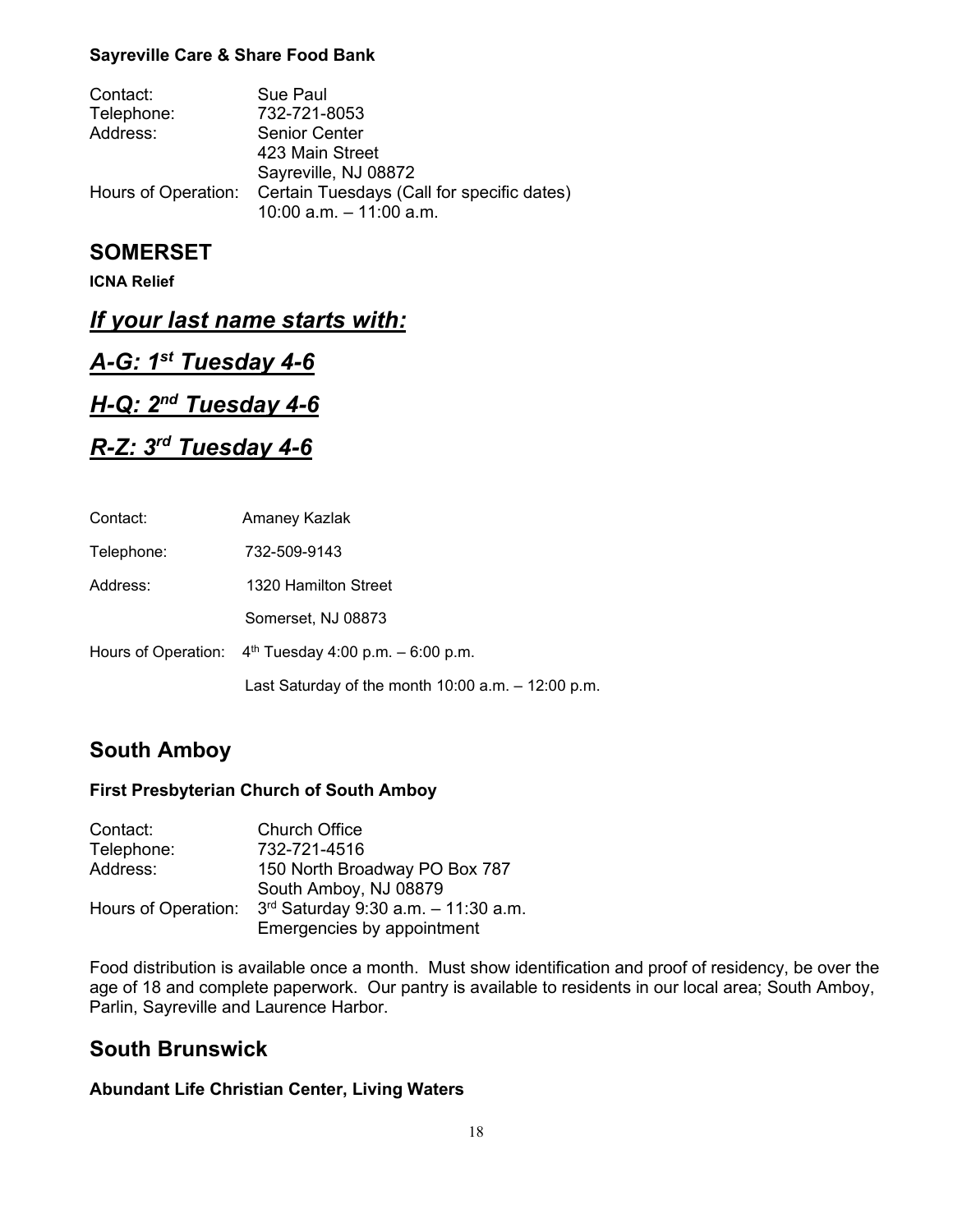| Contact:            | Rhondi Sabo                     |
|---------------------|---------------------------------|
| Telephone:          | 732-355-0225 Church             |
| Address:            | 2245 Route 130, Suite 101       |
|                     | Dayton, NJ 08810                |
| Website:            | www.njlifechurch.com            |
| Hours of Operation: | Saturday 8:00 a.m. - 11:00 a.m. |
|                     | Call for an appointment         |

Services provided include food and prayer. Clients may obtain services every other week and must show proof of ID. Nonperishable foods and toiletries are accepted as donations.

## **South Brunswick Township Food Pantry**

# *Update on services*

## **Mayor Carley to Expand Food Distribution Efforts:**

On Monday, Mayor Carley released information on an expanded food distribution program. "I believe our Social Services and Senior Center staff are doing a tremendous job meeting the needs of our residents in these difficult times. As this emergency looks to carry on for some time I have asked the Food Pantry staff to expand the food distribution plan. Effective Tuesday, April 21<sup>st</sup>, residents will be able to preregister and pick up food twice a week at the Municipal Building. Here are the new procedures I hope will allow more people in need to access the South Brunswick Food Pantry":

- Food Pantry Drive Thru Days Tuesdays & Thursdays 10am to 12pm.
- Register to receive food by emailing [jwert@sbtnj.net](mailto:jwert@sbtnj.net) by 1pm the day prior to pickup.
- After you register you will receive a confirmation number which you will show on the day of your pickup.
- On your pickup day you will pull around to the rear of the building and pull up to the drive thru. Upon arriving you will show one of the employees the confirmation number from your phone or you can write it on a piece of paper and hold it up to the window.
- An employee will place the boxes in your trunk after verifying your confirmation number. Food will not be distributed without a confirmation number.
- **Please remain in your vehicle and keep your windows rolled up at all times.**
- This program is for South Brunswick residents only.

This new procedure will allow us to provide assistance while maintaining social distancing.

If you have any questions contact Jeanne Wert at (732) 329-4000 Ext. 7674.

| Contact:   | Jeanne Wert                                                                       |
|------------|-----------------------------------------------------------------------------------|
| Telephone: | 732-329-4000 ext. 7674                                                            |
| Address:   | South Brunswick Municipal Building                                                |
|            | 540 Ridge Road, Social Services Office                                            |
|            | Monmouth Junction, NJ 08852                                                       |
|            | Hours of Operation: Monday – Friday 8:30 a.m. $-$ 4:30 p.m. (By appointment only) |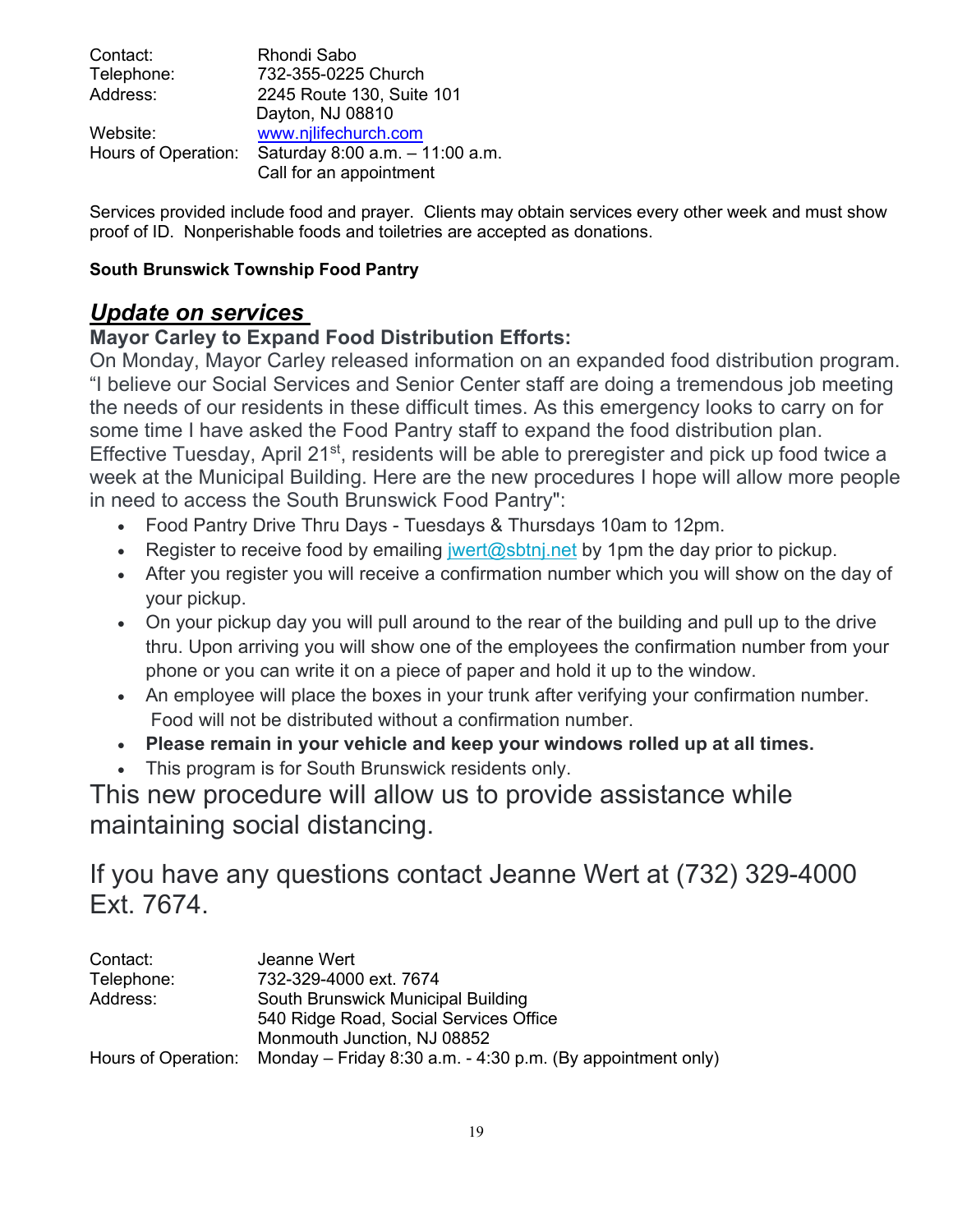Food box and, if available, food certificates. Cases are determined on individual need for South Brunswick residents only. An application is required. Information must be updated every visit. Food is available as emergency aid only. Donations accepted include cereal, Parmalat, peanut butter, jelly, pasta, sauces, tuna fish, snack foods, beverages, macaroni & cheese, canned meats.

# **South Plainfield**

### **Sacred Heart Church Social Concerns**

| Contact:            | S. Neil Towey                                             |
|---------------------|-----------------------------------------------------------|
| Telephone:          | 908-756-0633 ext. 112                                     |
| Fax:                | 908-757-5655                                              |
| Email:              | socialconcerns@churchofthesacredheart.net                 |
| Address:            | 200 Randolph Avenue                                       |
|                     | South Plainfield, NJ 07080                                |
| Hours of Operation: | Monday, Wednesday and Friday<br>$9:00$ a.m. $-11:00$ a.m. |

Food is available for South Plainfield residents who are in need of assistance. Driver's license or picture ID with address is necessary for verification of residency.

### **South Plainfield Social Services Department**

| Contact:            | Heather L. Barry, LSW      |
|---------------------|----------------------------|
| Telephone:          | 908-226-7628               |
| Address:            | 90 Maple Avenue            |
|                     | South Plainfield, NJ 07080 |
| Hours of Operation: | Tuesday & Thursday         |
|                     | 8:30 a.m. - 12:00 p.m.     |

Emergency nonperishable food distribution is available for South Plainfield residents in need. Proof of residency is required.

## **St. Stephen Lutheran Church Food Pantry**

| Contact:            | Pastor Chris Halverson, Judy Ziccardi, Sharon Gianeschi |
|---------------------|---------------------------------------------------------|
| Telephone:          | 908-757-4474                                            |
| Address:            | 3145 Park Avenue                                        |
|                     | South Plainfield, NJ 07080                              |
| Hours of Operation: | Third Wednesday of the Month                            |
|                     | $6:00$ p.m. $-8:00$ p.m.                                |

Emergency nonperishable food distribution is available for anyone residents in need.

# **South River**

### **South River Food Bank**

| Contact:         | Debra A. Jones                  |
|------------------|---------------------------------|
| Telephone:       | 732-257-1999 ext. 118           |
| Address:         | 98 Jackson Street               |
|                  | South River, NJ 08882           |
| Mailing Address: | c/o South River Board of Health |
|                  | 48 Washington Street            |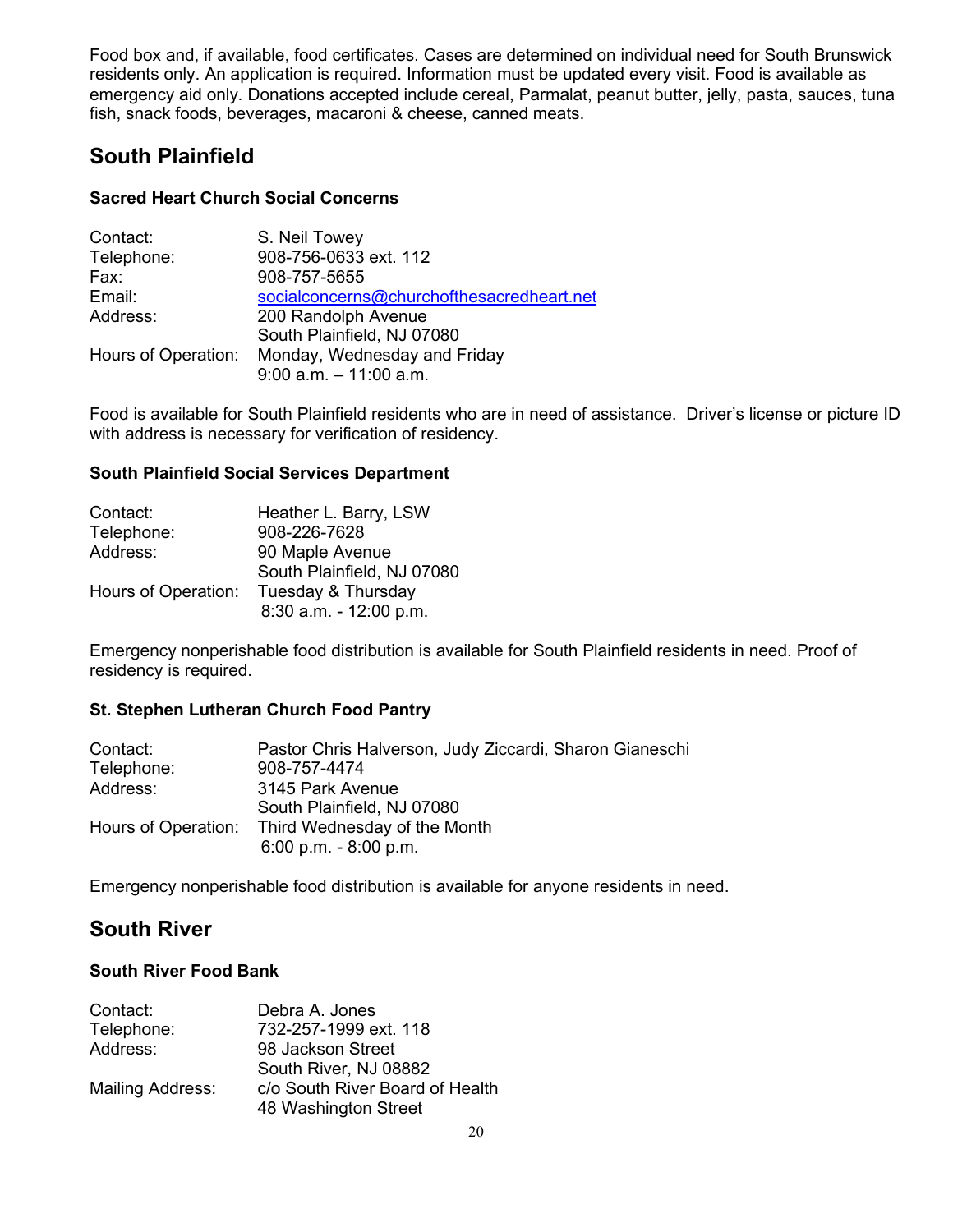| South River, NJ 08882                                       |
|-------------------------------------------------------------|
| Hours of Operation: Wednesday $10:00$ a.m. $-12:00$ p.m.    |
| $1^{st}$ & 2 <sup>nd</sup> Saturday 10:00 a.m. - 12:00 p.m. |

Nonperishable food is provided to South River residents who are in need of assistance. A valid ID and current proof of South River residence are required at each visit. Services are limited to one visit per month per household.

#### **The Heart of South River at Tabernacle Baptist Church**

| Contact:   | Mark & Gale Powell                                                        |
|------------|---------------------------------------------------------------------------|
| Telephone: | 732-254-5601                                                              |
| Address:   | 130 Main Street                                                           |
|            | South River, NJ 08882                                                     |
|            | Hours of Operation: $1st$ Saturday of the month 10:00 a.m. $-$ 12:00 p.m. |

Nonperishable foods and hygiene items are available to residents in need. Proof of name and address are required.

### **Union Baptist Church, Joshua Center Food Bank**

| Contact:            | Joann Jackson, Director                             |
|---------------------|-----------------------------------------------------|
| Telephone:          | 732-690-3673                                        |
| Address:            | 76 Washington Street                                |
|                     | South River, NJ 08882                               |
| Hours of Operation: | $1^{st}$ & $3^{rd}$ Thursday 9:30 a.m. - 11:30 a.m. |
|                     | $1^{st}$ & $3^{rd}$ Saturday 9:30 a.m. - 11:30 a.m. |

A food pantry provides services to any Middlesex County resident in need. Community based outreach services are also available to help individuals in need find appropriate resources.

# **Spotswood**

#### **Churches United For People**

| Contact:   | Jen Alexander                                    |
|------------|--------------------------------------------------|
| Telephone: | 732-307-7939                                     |
| Address:   | 455 Main Street                                  |
|            | Spotswood, NJ 08884                              |
| Website:   | http://www.cohmspotswoodnj.com                   |
|            | Hours of Operation: Tuesday – Thursday           |
|            | 9:30 a.m. $-11:30$ a.m. & 1:30 p.m. $-3:30$ p.m. |
|            | Tuesday $5:00 - 7:00$ p.m.                       |

Emergency food is provided to those in need one time per month. Must be a resident of Middlesex County and provide proof of residence (i.e.: driver's license, photo ID, utility bill)

#### **St. Peter's Episcopal Church**

| Contact:            | <b>Christine Sickels</b>        |
|---------------------|---------------------------------|
| Telephone:          | 732-251-2449                    |
| Address:            | 505 Main Street                 |
|                     | Spotswood, NJ 08884             |
| Website:            | http://www.cohmspotswoodnj.com  |
| Hours of Operation: | Wednesday 6:00 p.m. - 7:00 p.m. |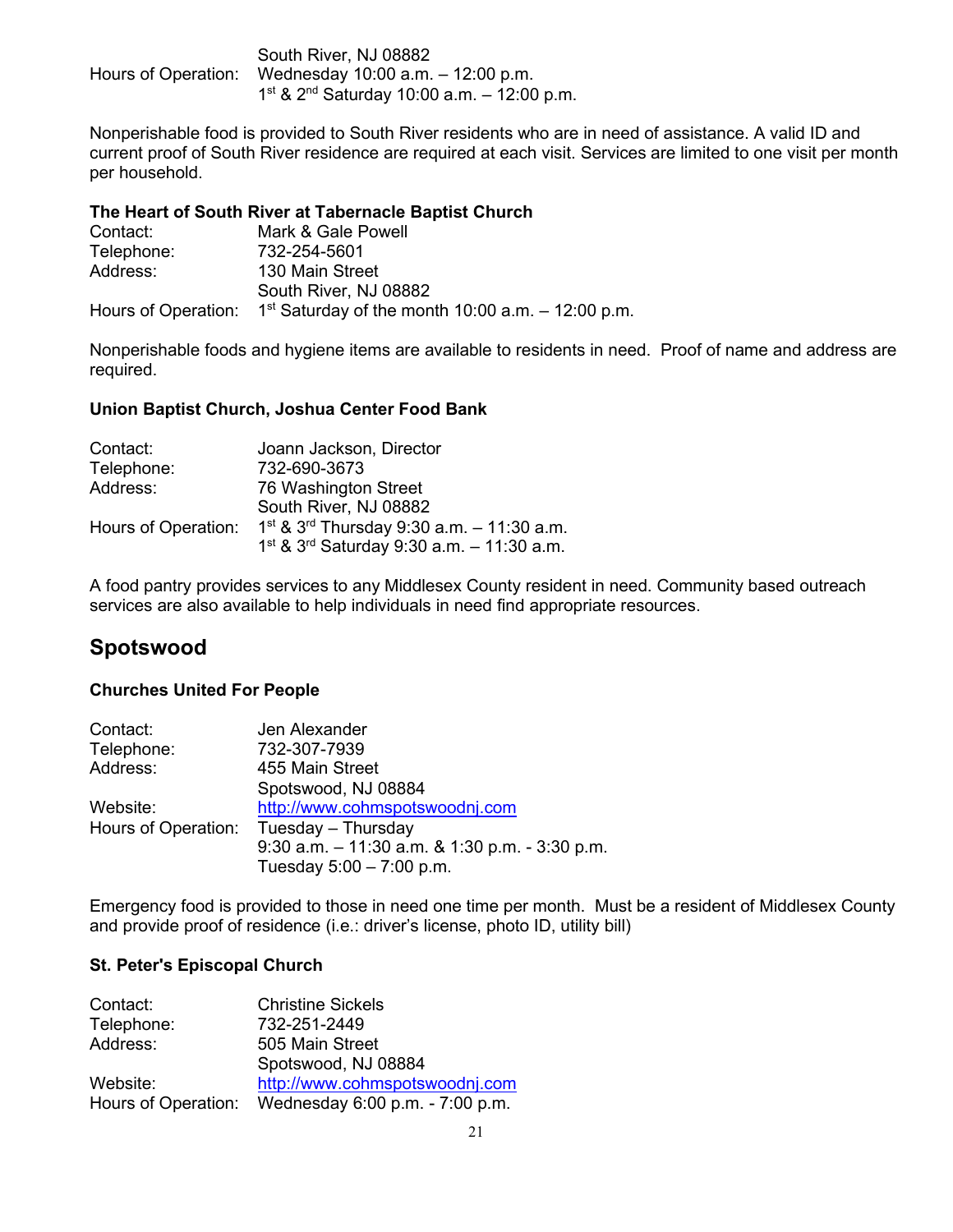Free supper to anyone needing a meal and/or fellowship.

# **Woodbridge**

### **Fellowship Bible Church**

| Contact:   | Louis Devizia                                     |
|------------|---------------------------------------------------|
| Telephone: | 732-636-7727                                      |
| Address:   | 121 East Prospect Avenue                          |
|            | Woodbridge, NJ 07095                              |
| Website:   | http://www.yourfamilychurch.com                   |
|            | Hours of Operation: Sunday 12:00 p.m. - 2:00 p.m. |

Nonperishable food is available to residents of Woodbridge, Perth Amboy, and Carteret

### **First Congregational Church of Woodbridge**

| Contact:   | <b>Church Office</b>                                              |
|------------|-------------------------------------------------------------------|
| Telephone: | 732-634-0582                                                      |
| Address:   | 539 Barron Avenue                                                 |
|            | Woodbridge, NJ 07095                                              |
|            | Hours of Operation: Must call for an appointment (Sunday pick up) |

Call in advance for information and to set up and an appointment. Emergency food is available by appointment only and proof of need is required.

### **First Presbyterian Church of Avenel**

| Contact:   | Carolyn and Jake Stockl                       |
|------------|-----------------------------------------------|
| Telephone: | 732-634-1631                                  |
| Address:   | 621 East Woodbridge Ave                       |
|            | Avenel, NJ 07001                              |
| Website:   | http://avenelpresbyterianchurch.org/          |
|            | Hours of Operation: Last Tuesday of the month |
|            | 10:00 a.m. - 11:30 a.m.                       |

Emergency food distribution is available. If it is an emergency you may call the church office for immediate assistance. Food donations and toiletries are accepted.

### **First Presbyterian Church of Iselin**

| Contact:            | Marion Feliks or Margarita Estrada   |
|---------------------|--------------------------------------|
| Telephone:          | 732-283-1188                         |
| Address:            | 1295 Oaktree Road                    |
|                     | Iselin, NJ 08830                     |
| Hours of Operation: | Call for appointment                 |
|                     | 1st Wednesday 10:00 a.m. - 1:00 p.m. |

Food is distributed once a month (1<sup>st</sup> Wednesday). You must call by Friday before to be eligible to receive food. Identification and recommendation are usually required.

### **First Presbyterian Church of Woodbridge**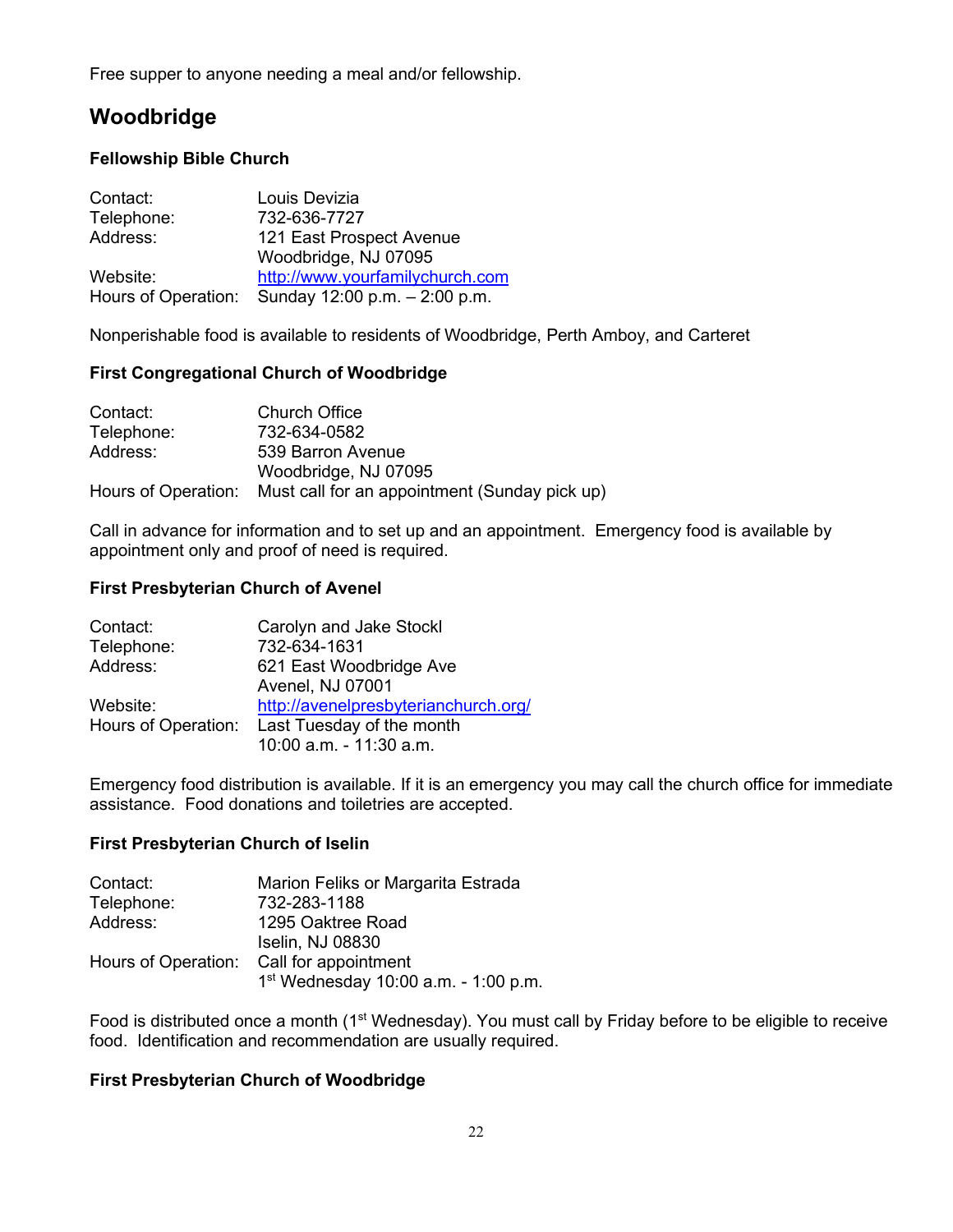| Contact:            | <b>Church Office</b>                                   |
|---------------------|--------------------------------------------------------|
| Telephone:          | 732-634-1024                                           |
| Address:            | 600 Rahway Avenue                                      |
|                     | Woodbridge, NJ 07095                                   |
| Hours of Operation: | First two Mondays of each month                        |
|                     | 9:00 a.m. - 11:00 a.m. (emergencies upon notification) |

Emergency groceries SFPP and T.E.F.A.P. commodities are provided to all residents in need. To receive T.E.F.A.P. food, proof of residency, address, social services information and ID card are required. Proper notification is also required. Food is given to registered adults only. Families are welcome, but food is only distributed to adults.

#### **Heaven's Helpers**

| Contact:            | Kathy Hoffman or Doloris Androvich                                 |
|---------------------|--------------------------------------------------------------------|
| Telephone:          | 732-742-8942 (Kathy) or 732-501-7972                               |
| Address:            | 393 Pearl Street - VFW Post 4410                                   |
|                     | Woodbridge, NJ 07095                                               |
| Hours of Operation: | 1 <sup>st</sup> Thursday of the month (emergencies by appointment) |
|                     | 12:30 p.m. $-3:00$ p.m.                                            |

Foods and paper goods are available upon request. Recipients are limited to once a month and must complete a registration form with proper identification. All recipients must provide a photo ID with their current address listed on it. Donations of all foods are accepted. Frozen foods, fresh fruit & vegetables, dairy goods and meats can be accepted with a few hours' notice. We have freezers, and storage facilities available. The entrance to the pantry is through the red metal door off James Street side of the building.

### **H.O.P. Center**

| Contact:            | <b>Reinaldo Ortiz</b>                                      |
|---------------------|------------------------------------------------------------|
| Telephone:          | 848-203-0821                                               |
| Address:            | 1284 St. Georges Ave. 2 <sup>nd</sup> floor                |
|                     | Avenel, NJ 07001                                           |
| Hours of Operation: | 1 <sup>st</sup> and 3 <sup>rd</sup> Wednesday of the month |
|                     | $5:30$ p.m. $-7:00$ p.m.                                   |

Distribution of non-perishable food, clothing, parenting workshops, support groups for PPD, and music classes. Personal identification required.

### **Metro Park Assembly of God**

| Contact:            | <b>Pastor Leslie Samuel</b>                                                  |
|---------------------|------------------------------------------------------------------------------|
| Telephone:          | 732-283-3440 or 732-710-3663                                                 |
| Address:            | 48 Berkley Street                                                            |
|                     | Iselin, NJ 08820                                                             |
| Website:            | www.metroparkassembly.org                                                    |
| Hours of Operation: | Last Thursday of the month (November & December $3rd$ Thursday of the month) |
|                     | 7:00 p.m. $-8:30$ p.m.                                                       |

Emergency food is available to anyone in need.

#### **St. Anthony of Padua Food Pantry**

| Contact:   | <b>Parish Office</b> |
|------------|----------------------|
| Telephone: | 732-634-1403         |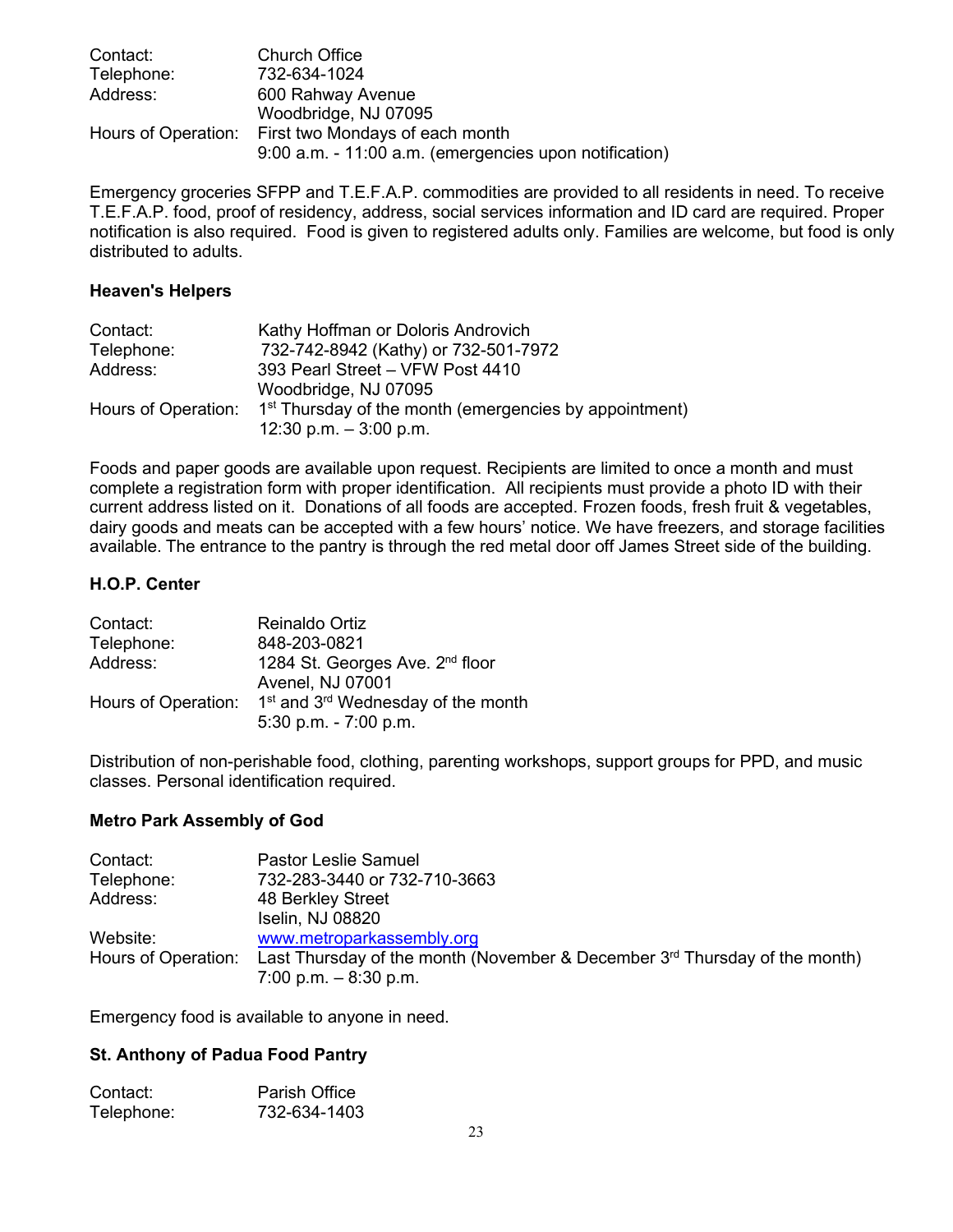| Address: | 436 Port Reading Avenue                                       |
|----------|---------------------------------------------------------------|
|          | Port Reading, NJ 07064                                        |
|          | Hours of Operation: $3rd$ Wednesday 10:00 a.m. $-$ 12:00 p.m. |
|          | (Emergencies please call)                                     |

A registration form must be filled out. You will be required to show ID and a proof of income (driver license, social security card, pay stub). Non-perishable food is available for Port Reading and Sewaren residents.

#### **St. Cecelia's Food Pantry**

| Contact:            | Maria Campos                                           |
|---------------------|--------------------------------------------------------|
| Telephone:          | 732-283-0150                                           |
| Address:            | <b>St. Cecelia's Parish Center</b>                     |
|                     | 45 Wilus Way                                           |
|                     | <b>Iselin, NJ 08830</b>                                |
| Hours of Operation: | Tuesday 10:00 a.m. $-$ 1:00 p.m. (By appointment only) |

Emergency food is available. A registration form must be completed and you will be required to show some ID (driver license, social security card, utility bill, pay stub or letter from SSI). Food is available once a month.

#### **St. James Emergency Food Pantry**

| Contact:            | Peggy Foley                    |
|---------------------|--------------------------------|
| Telephone:          | 732-636-4310 or 732-636-6343   |
| Address:            | 174 Grove St.                  |
|                     | Woodbridge, NJ 07095           |
| Hours of Operation: | Tuesday, Wednesday & Thursday  |
|                     | $9:00$ a.m. $-11:00$ a.m.      |
|                     | Thursday 7:00 p.m. - 8:30 p.m. |

Emergency food is provided once a month. Must show proof of residence in Woodbridge Township and proof of income. Food and monetary donations accepted.

#### **Trinity Episcopal Church Food Pantry**

| Contact:            | <b>Carroll Thomas</b>                                                                                           |
|---------------------|-----------------------------------------------------------------------------------------------------------------|
| Telephone:          | 732-634-7422 ext. 5                                                                                             |
|                     | Monday or Tuesday $9:00$ a.m. $-1:00$ p.m. ONLY                                                                 |
| Address:            | <b>Trinity Church</b>                                                                                           |
|                     | 650 Rahway Avenue at Trinity Lane                                                                               |
|                     | Woodbridge, NJ 07095                                                                                            |
| Website:            | www.trinitywoodbridge.org                                                                                       |
| Hours of Operation: | Thursday (Red Building) $10:00$ a.m. $-11:00$ a.m.<br>$1st$ Saturday 10:30 a.m. $-11:30$ a.m. (diapers offered) |

A three-day supply of emergency food is provided on a once a month basis. Please call on above days, speaking clearly, so that food packages may be prepared ahead for Thursday pick up.

#### **Trinity Episcopal Church Soup Kitchen - CLOSED UNTIL FURTHER NOTICE**

| Contact:   | <b>Carroll Thomas</b> |
|------------|-----------------------|
| Telephone: | 732-634-7422 ext. 5   |
| Address:   | <b>Trinity Church</b> |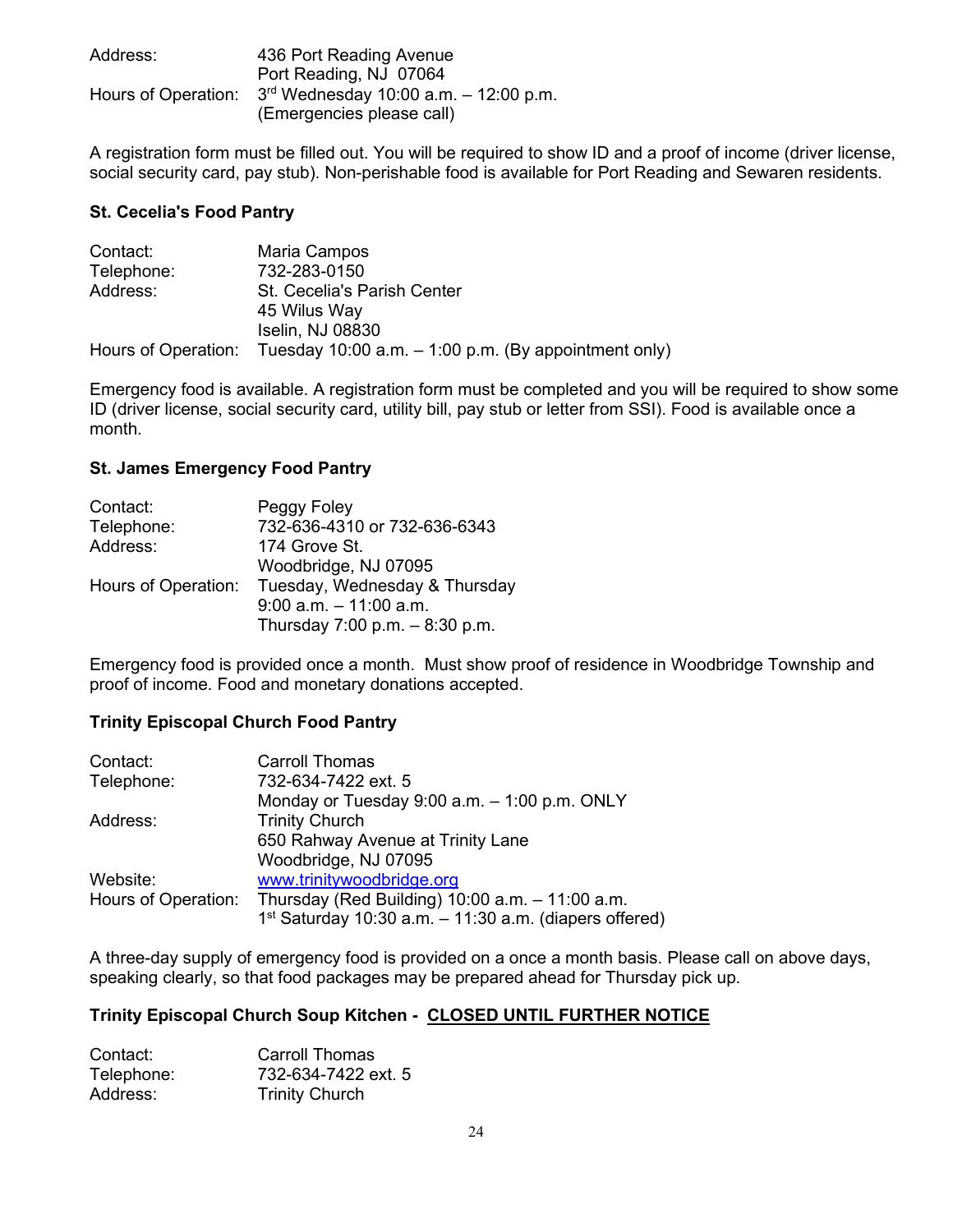|          | 650 Rahway Avenue at Trinity Lane                    |
|----------|------------------------------------------------------|
|          | Woodbridge, NJ 07095                                 |
| Website: | www.trinitywoodbridge.org                            |
|          | Hours of Operation: Friday $11:00$ a.m. $-1:00$ p.m. |

A substantial hot lunch is provided to anyone who shows up - no questions asked.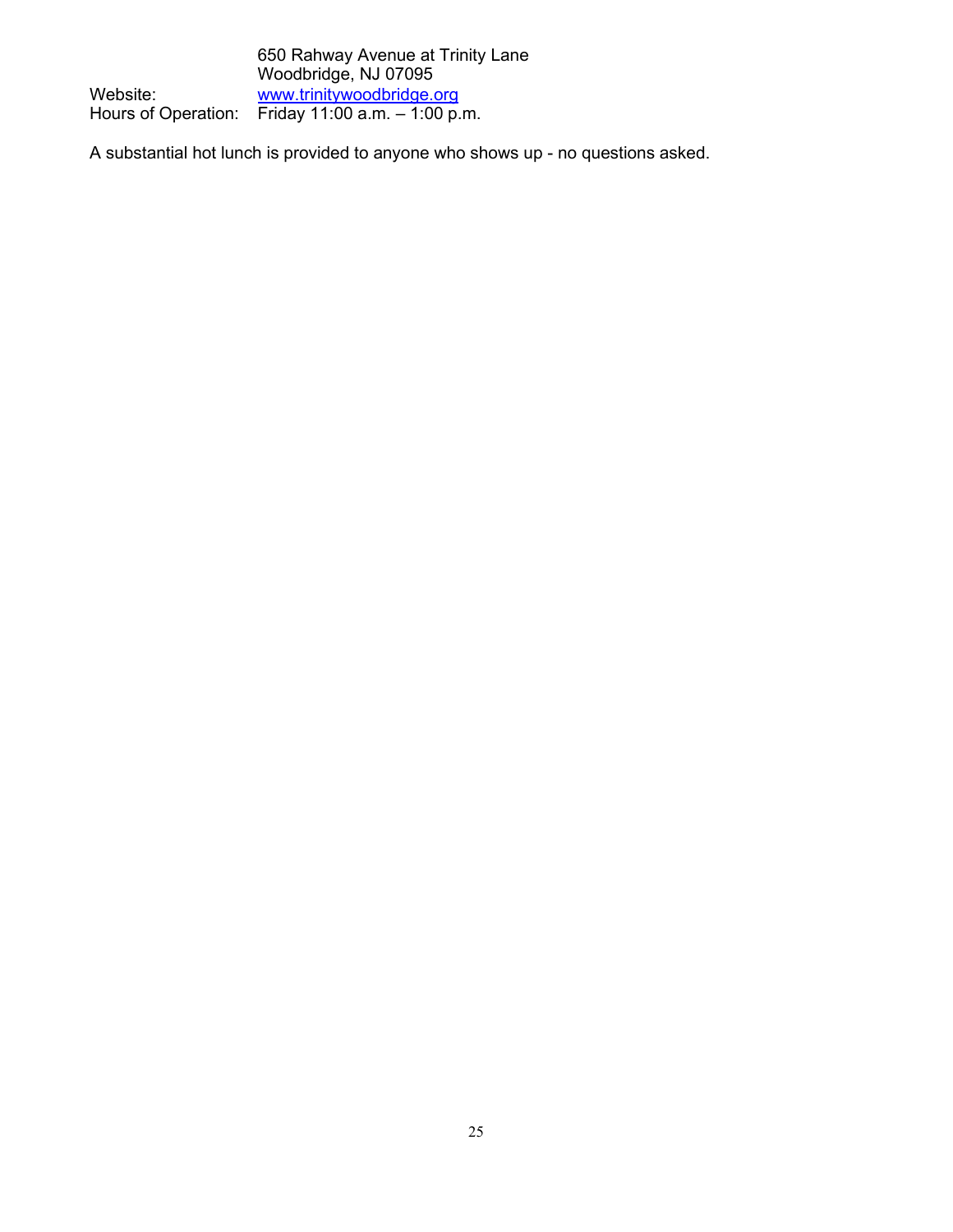**Middlesex County Office of Aging and Disabled Services Senior Meal Program**

Anyone 60 and over is welcome at the following sites:

Site 1: Thomas J. Deverin Community Center 100 Cooke Avenue Carteret, NJ 07008 732-541-6221 Hours 8:30 a.m. – 2:30 p.m. Site 2: Alexander J. Jankowski Community Center 1 Olive Street Perth Amboy, NJ 08861 732-442-0930 Hours 8:30 a.m. – 2:30 p.m. Site 3: Sayreville Senior Center 423 Main Street Sayreville, NJ 08872 732-254-4299 Hours 8:30 a.m. – 2:30 p.m. Site 4: Edison Senior Center 2963 Woodbridge Ave. Edison, NJ 08817 732-452-0377 Hours 8:30 a.m. – 2:30 p.m. Site 5: Piscataway Senior Center 700 Buena Vista Boulevard Piscataway, NJ 08854 732-743-9844 Hours 8:30 a.m. – 2:30 p.m. Site 6: South Brunswick Senior Center 540 Ridge Road Monmouth Junction, NJ 08852 732-329-6171 Hours 8:30 a.m. – 2:30 p.m. Site 7: Old Bridge Senior Center 1 Old Bridge Plaza Old Bridge, NJ 08857 732-607-1582 Hours 8:30 a.m. – 2:30 p.m. Site 8: South Plainfield Senior Center 90 Maple Ave. South Plainfield, NJ 07080 (908) 753-1040 Hours 8:30 a.m. – 2:30 p.m.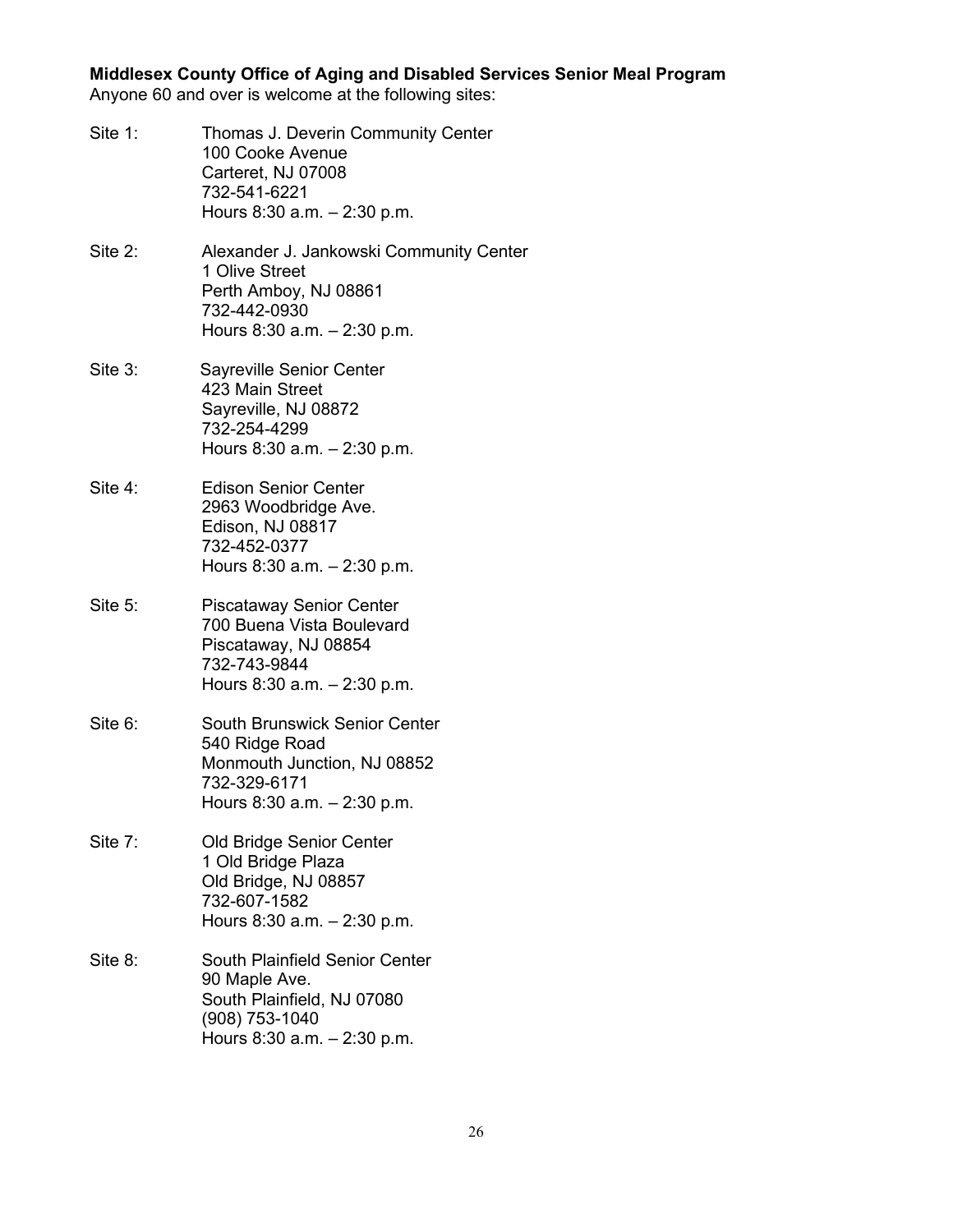Middlesex County Office of Aging and Disabled Services Senior Meal Program 732-745-2062

Round-trip transportation is available to all sites.

Home-delivered meals are available for the mobility-impaired. Suggested Meal Donation: Congregate: \$2.25 Home Delivered: \$2.75

To obtain general information on resources available for seniors and the disabled in Middlesex County contact the Office of Aging and Disabled at 732-745-3295 and request a Resource Directory be mailed to your home. The directory includes comprehensive lists of various agencies in Middlesex County, there is a multitude of information ranging from housing options, adult day care facilities, support groups and counseling agencies, as well as many other social service, state and federal organizations.

The Middlesex County Area Transit (MCAT) program provides transportation for senior citizens (60 years and older) and persons with disabilities to enable them to maintain the necessities of life. Transportation is provided within Middlesex County and up to 5 miles outside the County. All transportation is curb-to-curb and individuals must register with MCAT in order to request a ride. To register for MCAT contact 732-745- 7456.